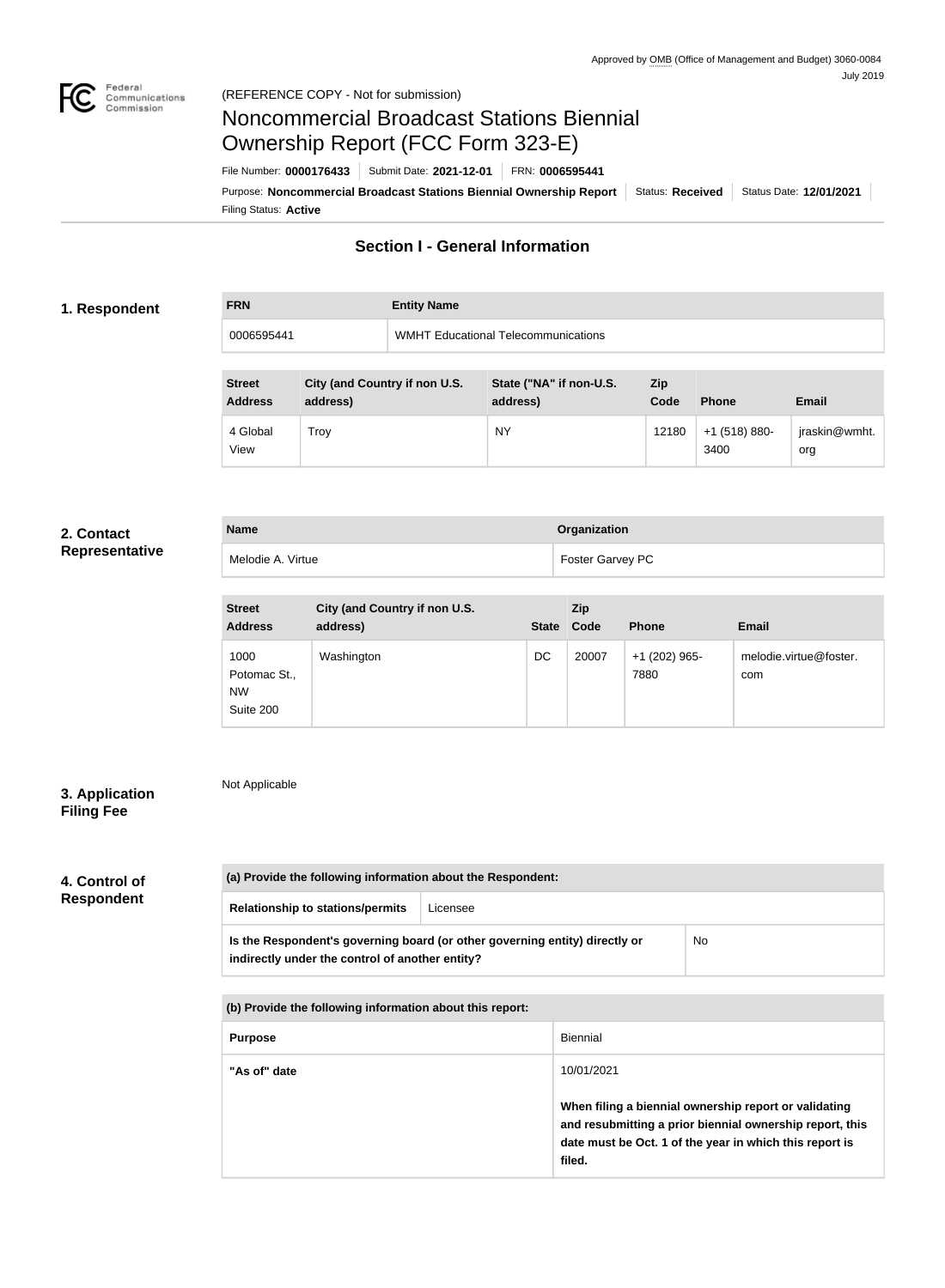**5. Licensee(s) and Station(s)**

**Respondent is filing this report to cover the following Licensee(s) and station(s):**

| Licensee/Permittee Name                    | <b>FRN</b> |
|--------------------------------------------|------------|
| <b>WMHT Educational Telecommunications</b> | 0006595441 |

| Fac. ID No. | <b>Call Sign</b> | <b>City</b>         | <b>State</b> | <b>Service</b> |
|-------------|------------------|---------------------|--------------|----------------|
| 17770       | W23ER-D          | <b>POUGHKEEPSIE</b> | <b>NY</b>    | <b>LPD</b>     |
| 23457       | <b>WEXT</b>      | AMSTERDAM           | <b>NY</b>    | <b>FM</b>      |
| 73263       | <b>WMHT</b>      | <b>SCHENECTADY</b>  | <b>NY</b>    | <b>DTV</b>     |
| 73265       | <b>WRHV</b>      | <b>POUGHKEEPSIE</b> | <b>NY</b>    | <b>FM</b>      |
| 73266       | WMHT-FM          | <b>SCHENECTADY</b>  | <b>NY</b>    | FM             |

## **Section II – Biennial Ownership Information**

**1. 47 C.F.R. Section 73.3613 Documents**

Licensee Respondents that hold authorizations for one or more full power television, AM, and/or FM stations should list all contracts and other instruments set forth in 47 C.F.R. Section 73.3613(a) through (c) for the facility or facilities listed on this report. If the agreement is a network affiliation agreement, check the appropriate box. Otherwise, select "Other." Non-Licensee Respondents should select "Not Applicable" in response to this question.

| <b>Document Information</b>                     |                                            |  |  |
|-------------------------------------------------|--------------------------------------------|--|--|
| Description of contract or instrument           | Charter                                    |  |  |
| Parties to contract or instrument               | <b>WMHT Educational Telecommunications</b> |  |  |
| Date of execution                               | 12/1986                                    |  |  |
| Date of expiration                              | No expiration date                         |  |  |
| <b>Agreement type</b><br>(check all that apply) | Other<br><b>Agreement Type: Charter</b>    |  |  |

| <b>Document Information</b>                     |                                            |  |  |
|-------------------------------------------------|--------------------------------------------|--|--|
| Description of contract or instrument           | By-Laws                                    |  |  |
| Parties to contract or instrument               | <b>WMHT Educational Telecommunications</b> |  |  |
| Date of execution                               | 02/1993                                    |  |  |
| Date of expiration                              | No expiration date                         |  |  |
| <b>Agreement type</b><br>(check all that apply) | Other<br><b>Agreement Type: By-Laws</b>    |  |  |

### **Document Information**

| Description of contract or instrument           | <b>Membership Certification</b>                          |
|-------------------------------------------------|----------------------------------------------------------|
| <b>Parties to contract or instrument</b>        | <b>Public Broadcasting Service</b>                       |
| Date of execution                               | 07/2021                                                  |
| Date of expiration                              | 06/2022                                                  |
| <b>Agreement type</b><br>(check all that apply) | Other<br><b>Agreement Type: Membership Certification</b> |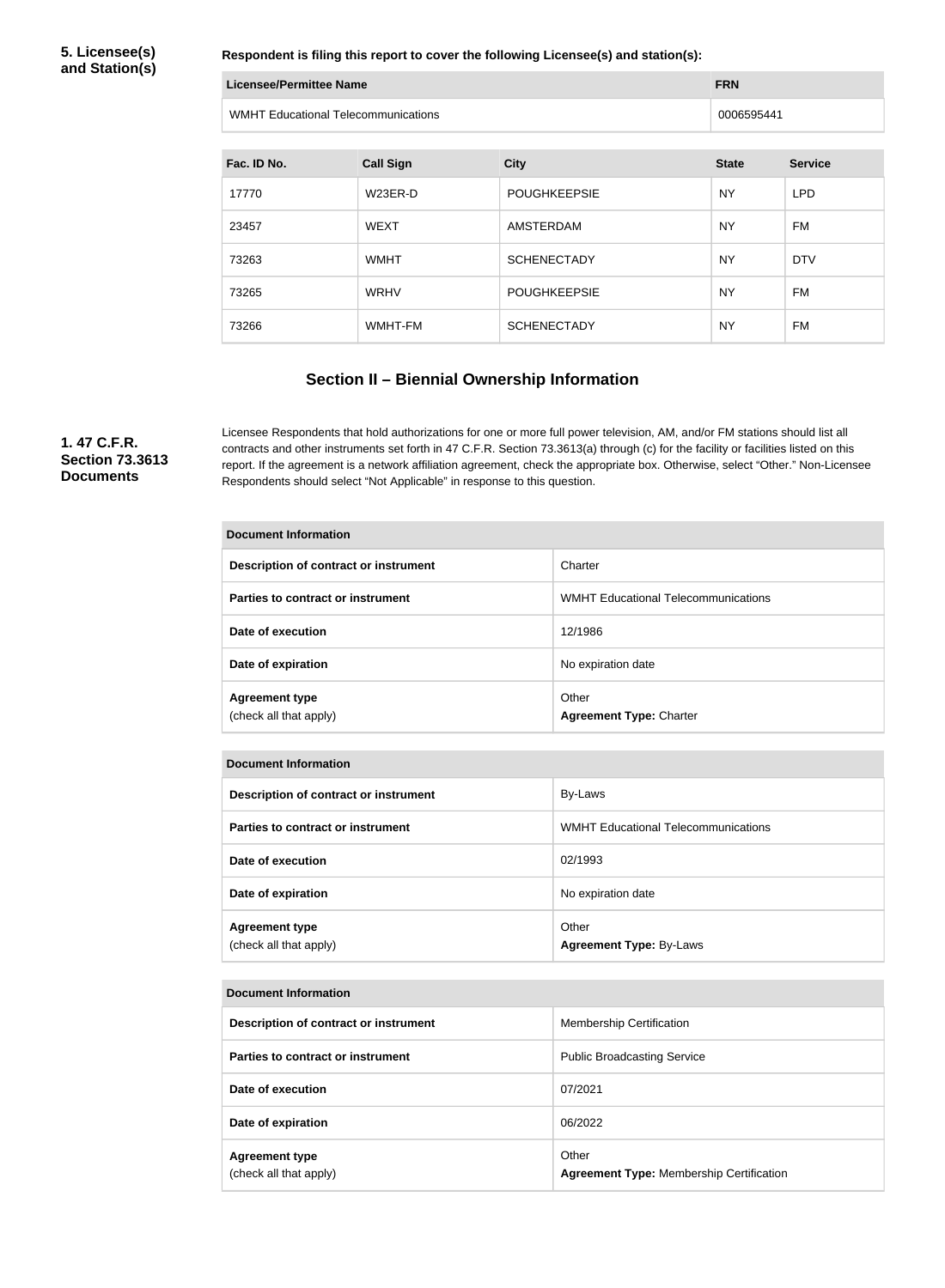**(a)** Ownership Interests. This Question requires Respondents to enter detailed information about ownership interests by generating a series of subforms. Answer each question on each subform. The first subform listing should be for the Respondent itself. If the Respondent is not a natural person, also list each of the officers, members of the governing board (or other governing entity), stockholders, and any other persons or entities with a direct attributable interest in the Respondent pursuant to the standards set forth in 47 C.F.R. Section 73.3555. (A "direct" interest is one that is not held through any intervening companies or entities.) List each interest holder with a direct attributable interest in the Respondent separately.

Leave the percentage of total assets (Equity Debt Plus) field blank for an interest holder unless that interest holder has an attributable interest in the Respondent solely on the basis of the Commission's Equity Debt Plus attribution standard, 47 C.F.R. Section 73.3555, Note 2(i).

In the case of vertical or indirect ownership structures, list only those interests in the Respondent that also represent an attributable interest in the Licensee(s) for which the report is being submitted.

Entities that are part of an organizational structure that includes holding companies or other forms of indirect ownership must file separate ownership reports. In such a structure do not report, or file a separate report for, any interest holder that does not have an attributable interest in the Licensee(s) for which the report is being submitted.

Please see the Instructions for further detail concerning interests that must be reported in response to this question.

The Respondent must provide an FCC Registration Number for each interest holder reported in response to this question. Please see the Instructions for detailed information and guidance concerning this requirement.

| ownersing information                                                                                                            |                                                         |                      |  |  |  |
|----------------------------------------------------------------------------------------------------------------------------------|---------------------------------------------------------|----------------------|--|--|--|
| <b>FRN</b>                                                                                                                       | 0006595441                                              |                      |  |  |  |
| <b>Entity Name</b>                                                                                                               | <b>WMHT Educational Telecommunications</b>              |                      |  |  |  |
| <b>Address</b>                                                                                                                   | PO Box                                                  |                      |  |  |  |
|                                                                                                                                  | <b>Street 1</b>                                         | 4 Global View        |  |  |  |
|                                                                                                                                  | <b>Street 2</b>                                         |                      |  |  |  |
|                                                                                                                                  | <b>City</b>                                             | Troy                 |  |  |  |
|                                                                                                                                  | State ("NA" if non-U.S.<br>address)                     | <b>NY</b>            |  |  |  |
|                                                                                                                                  | <b>Zip/Postal Code</b>                                  | 12180                |  |  |  |
|                                                                                                                                  | Country (if non-U.S.<br>address)                        | <b>United States</b> |  |  |  |
| <b>Listing Type</b>                                                                                                              | Respondent                                              |                      |  |  |  |
| <b>Positional Interests</b><br>(check all that apply)                                                                            | Respondent                                              |                      |  |  |  |
| <b>Tribal Nation or Tribal</b><br><b>Entity</b>                                                                                  | Interest holder is not a Tribal nation or Tribal entity |                      |  |  |  |
| <b>Interest Percentages</b>                                                                                                      | <b>Voting</b>                                           | 0.0%                 |  |  |  |
| (enter percentage values<br>from 0.0 to 100.0)                                                                                   | <b>Equity</b>                                           | 0.0%                 |  |  |  |
|                                                                                                                                  | <b>Total assets (Equity Debt</b><br>Plus)               | 0.0%                 |  |  |  |
| Does interest holder have an attributable interest in one or more broadcast stations<br>No<br>that do not appear on this report? |                                                         |                      |  |  |  |

**Ownership Information**

| <b>FRN</b>     | 9990123369    |  |
|----------------|---------------|--|
| <b>Name</b>    | Robert Altman |  |
| <b>Address</b> | PO Box        |  |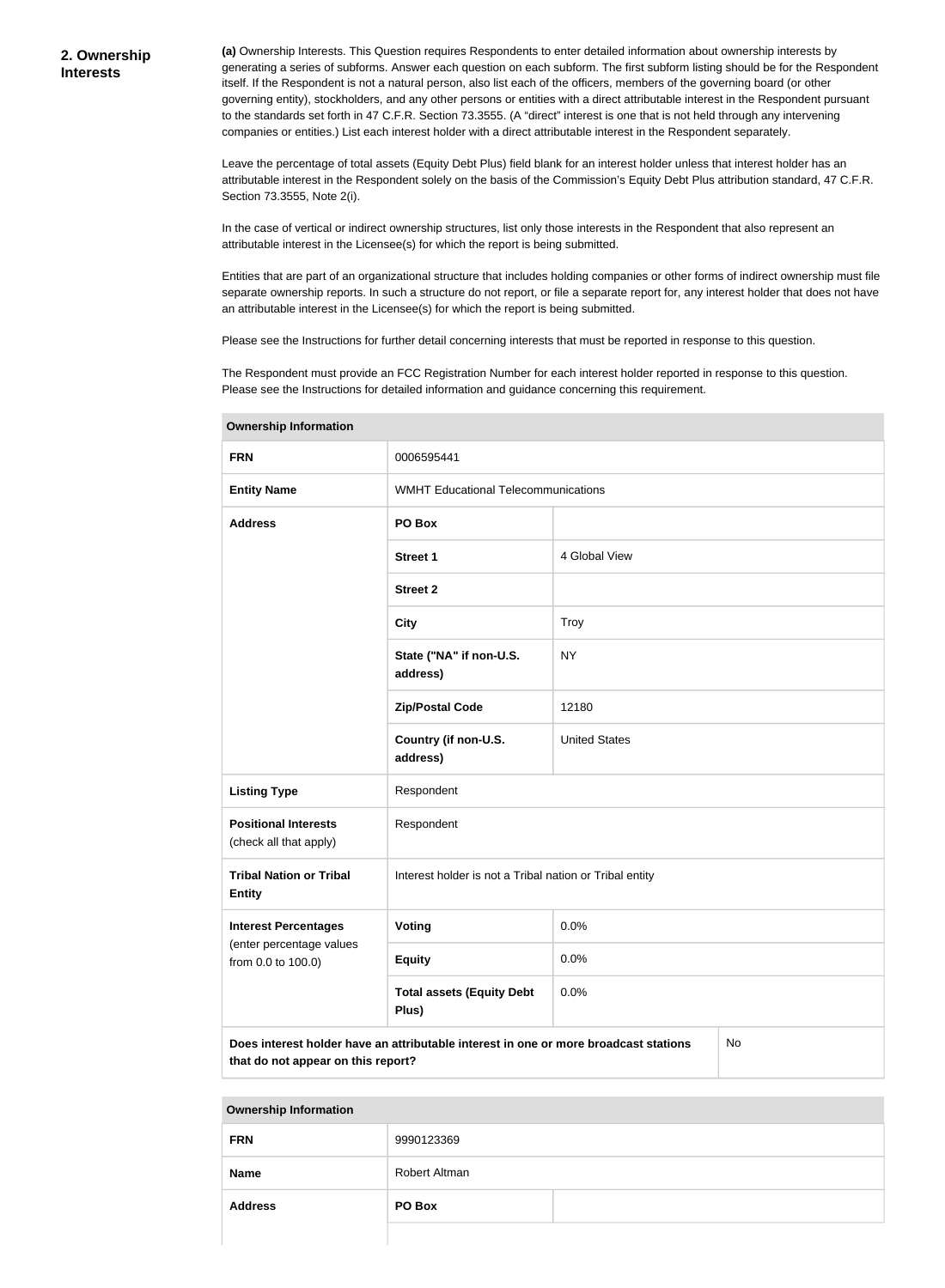|                                                                                            | <b>Street 1</b>                                                                           | 4 Global View          |  |
|--------------------------------------------------------------------------------------------|-------------------------------------------------------------------------------------------|------------------------|--|
|                                                                                            | <b>Street 2</b>                                                                           |                        |  |
|                                                                                            | <b>City</b>                                                                               | Troy                   |  |
|                                                                                            | State ("NA" if non-U.S.<br>address)                                                       | <b>NY</b>              |  |
|                                                                                            | <b>Zip/Postal Code</b>                                                                    | 12180                  |  |
|                                                                                            | Country (if non-U.S.<br>address)                                                          | <b>United States</b>   |  |
| <b>Listing Type</b>                                                                        | Other Interest Holder                                                                     |                        |  |
| <b>Positional Interests</b><br>(check all that apply)                                      | Officer, Other - President and CEO; Member of Governing Board (or other governing entity) |                        |  |
| <b>Principal Profession or</b><br><b>Occupation</b>                                        | President and CEO                                                                         |                        |  |
| <b>By Whom Appointed or</b><br><b>Elected</b>                                              | Board                                                                                     |                        |  |
| Citizenship, Gender,                                                                       | <b>Citizenship</b>                                                                        | <b>US</b>              |  |
| <b>Ethnicity, and Race</b><br><b>Information (Natural</b>                                  | Gender                                                                                    | Male                   |  |
| <b>Persons Only)</b>                                                                       | <b>Ethnicity</b>                                                                          | Not Hispanic or Latino |  |
|                                                                                            | Race                                                                                      | White                  |  |
| <b>Interest Percentages</b>                                                                | Voting                                                                                    | 4.2%                   |  |
| (enter percentage values<br>from 0.0 to 100.0)                                             | <b>Equity</b>                                                                             | 0.0%                   |  |
|                                                                                            | <b>Total assets (Equity Debt</b><br>Plus)                                                 |                        |  |
| Does interest holder have an attributable interest in one or more broadcast stations<br>No |                                                                                           |                        |  |

| <b>FRN</b>                                            | 9990123371                                            |                      |
|-------------------------------------------------------|-------------------------------------------------------|----------------------|
| <b>Name</b>                                           | Gloria Desole                                         |                      |
| <b>Address</b>                                        | PO Box                                                |                      |
|                                                       | <b>Street 1</b>                                       | 4 Global View        |
|                                                       | <b>Street 2</b>                                       |                      |
|                                                       | <b>City</b>                                           | <b>Troy</b>          |
|                                                       | State ("NA" if non-U.S.<br>address)                   | <b>NY</b>            |
|                                                       | <b>Zip/Postal Code</b>                                | 12180                |
|                                                       | Country (if non-U.S.<br>address)                      | <b>United States</b> |
| <b>Listing Type</b>                                   | Other Interest Holder                                 |                      |
| <b>Positional Interests</b><br>(check all that apply) | Member of Governing Board (or other governing entity) |                      |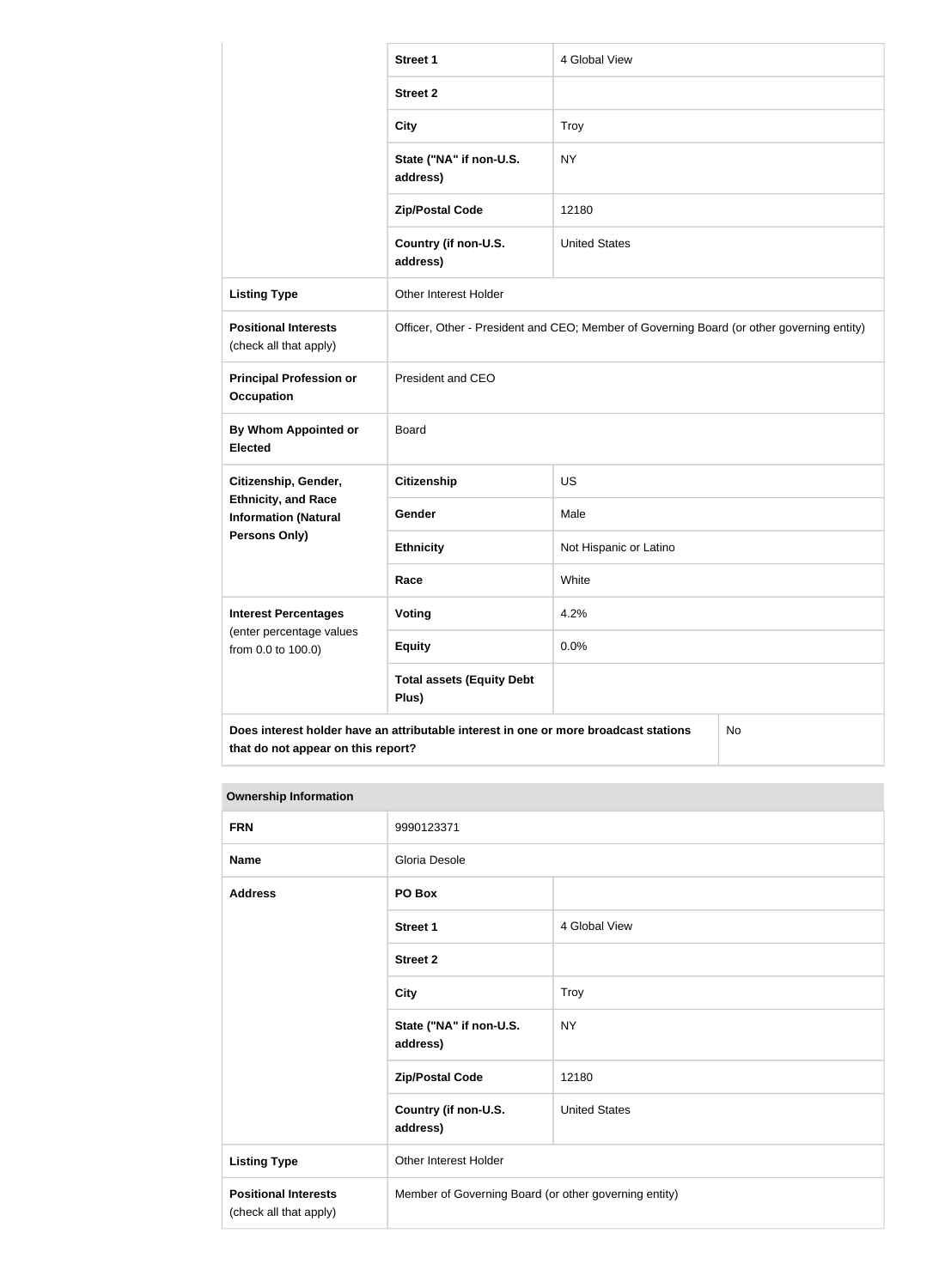| <b>Principal Profession or</b><br><b>Occupation</b>                                                       | <b>Community Volunteer</b>                |                        |  |
|-----------------------------------------------------------------------------------------------------------|-------------------------------------------|------------------------|--|
| By Whom Appointed or<br><b>Elected</b>                                                                    | Board                                     |                        |  |
| Citizenship, Gender,<br><b>Ethnicity, and Race</b><br><b>Information (Natural</b><br><b>Persons Only)</b> | <b>Citizenship</b>                        | <b>US</b>              |  |
|                                                                                                           | Gender                                    | Female                 |  |
|                                                                                                           | <b>Ethnicity</b>                          | Not Hispanic or Latino |  |
|                                                                                                           | Race                                      | White                  |  |
| <b>Interest Percentages</b>                                                                               | <b>Voting</b>                             | 4.2%                   |  |
| (enter percentage values<br>from 0.0 to 100.0)                                                            | <b>Equity</b>                             | 0.0%                   |  |
|                                                                                                           | <b>Total assets (Equity Debt</b><br>Plus) |                        |  |
| <b>No</b><br>Does interest holder have an attributable interest in one or more broadcast stations         |                                           |                        |  |

| <b>FRN</b>                                                | 9990123372                                                 |                        |
|-----------------------------------------------------------|------------------------------------------------------------|------------------------|
| <b>Name</b>                                               | Mona Golub                                                 |                        |
| <b>Address</b>                                            | PO Box                                                     |                        |
|                                                           | <b>Street 1</b>                                            | 4 Global View          |
|                                                           | <b>Street 2</b>                                            |                        |
|                                                           | <b>City</b>                                                | <b>Troy</b>            |
|                                                           | State ("NA" if non-U.S.<br>address)                        | <b>NY</b>              |
|                                                           | <b>Zip/Postal Code</b>                                     | 12180                  |
|                                                           | Country (if non-U.S.<br>address)                           | <b>United States</b>   |
| <b>Listing Type</b>                                       | Other Interest Holder                                      |                        |
| <b>Positional Interests</b><br>(check all that apply)     | Member of Governing Board (or other governing entity)      |                        |
| <b>Principal Profession or</b><br><b>Occupation</b>       | VP of Public Relations to Consumer Services, Price Chopper |                        |
| <b>By Whom Appointed or</b><br><b>Elected</b>             | Board                                                      |                        |
| Citizenship, Gender,                                      | Citizenship                                                | US                     |
| <b>Ethnicity, and Race</b><br><b>Information (Natural</b> | Gender                                                     | Female                 |
| Persons Only)                                             | <b>Ethnicity</b>                                           | Not Hispanic or Latino |
|                                                           | Race                                                       | White                  |
| <b>Interest Percentages</b>                               | <b>Voting</b>                                              | 4.2%                   |
| (enter percentage values<br>from 0.0 to 100.0)            | <b>Equity</b>                                              | 0.0%                   |
|                                                           |                                                            |                        |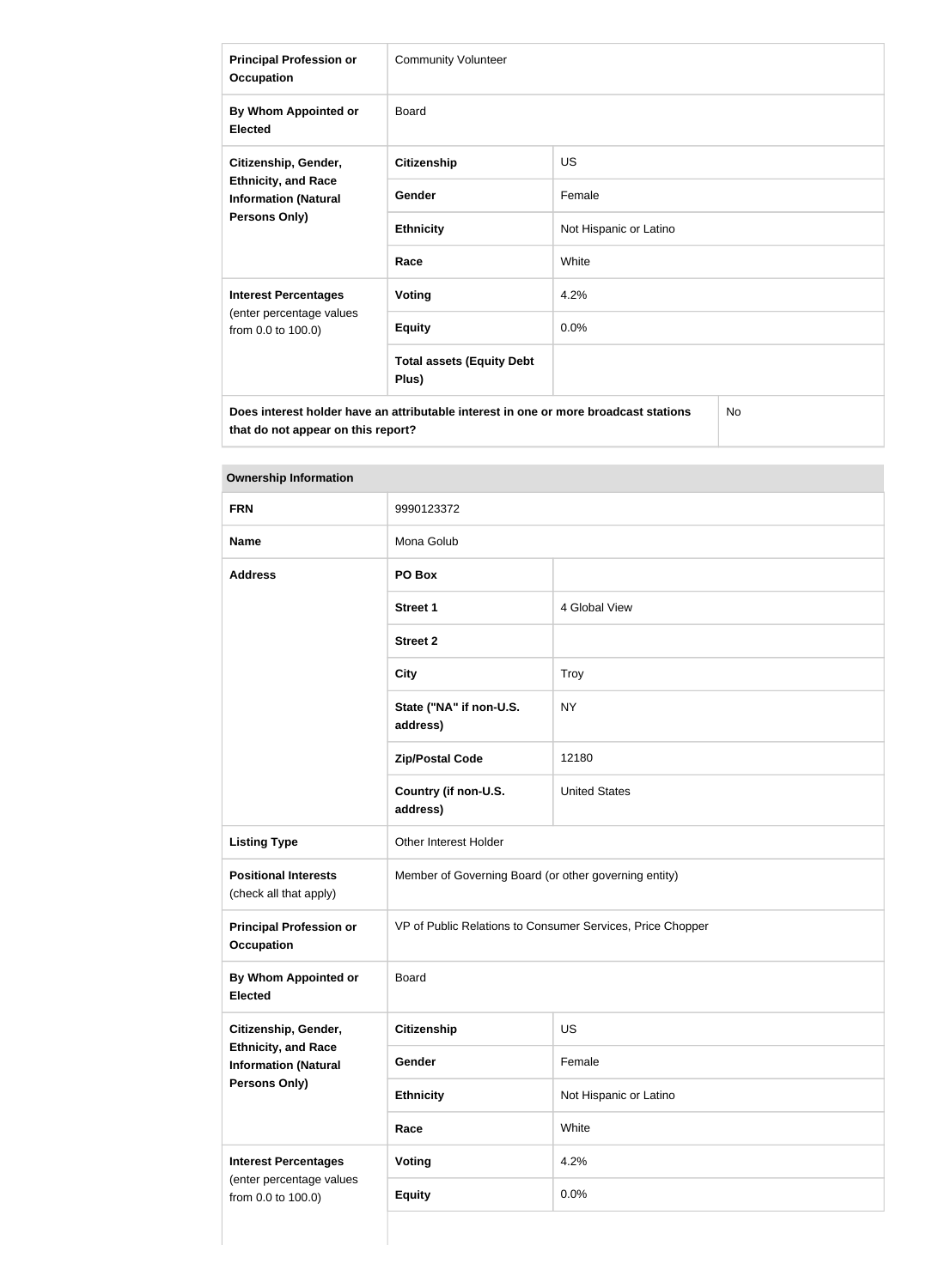| <b>Total assets (Equity Debt</b><br>Plus)                                            |    |
|--------------------------------------------------------------------------------------|----|
| Does interest holder have an attributable interest in one or more broadcast stations | No |

| <b>Ownership Information</b>                                                                                                            |                                                                               |                        |  |
|-----------------------------------------------------------------------------------------------------------------------------------------|-------------------------------------------------------------------------------|------------------------|--|
| <b>FRN</b>                                                                                                                              | 9990123374                                                                    |                        |  |
| <b>Name</b>                                                                                                                             | Kathy Jimino                                                                  |                        |  |
| <b>Address</b>                                                                                                                          | PO Box                                                                        |                        |  |
|                                                                                                                                         | <b>Street 1</b>                                                               | 4 Global View          |  |
|                                                                                                                                         | <b>Street 2</b>                                                               |                        |  |
|                                                                                                                                         | <b>City</b>                                                                   | <b>Troy</b>            |  |
|                                                                                                                                         | State ("NA" if non-U.S.<br>address)                                           | <b>NY</b>              |  |
|                                                                                                                                         | <b>Zip/Postal Code</b>                                                        | 12180                  |  |
|                                                                                                                                         | Country (if non-U.S.<br>address)                                              | <b>United States</b>   |  |
| <b>Listing Type</b>                                                                                                                     | Other Interest Holder                                                         |                        |  |
| <b>Positional Interests</b><br>(check all that apply)                                                                                   | Officer, Other - Chair; Member of Governing Board (or other governing entity) |                        |  |
| <b>Principal Profession or</b><br><b>Occupation</b>                                                                                     | <b>Community Volunteer</b>                                                    |                        |  |
| By Whom Appointed or<br><b>Elected</b>                                                                                                  | <b>Board</b>                                                                  |                        |  |
| Citizenship, Gender,                                                                                                                    | Citizenship                                                                   | <b>US</b>              |  |
| <b>Ethnicity, and Race</b><br><b>Information (Natural</b>                                                                               | Gender                                                                        | Female                 |  |
| <b>Persons Only)</b>                                                                                                                    | <b>Ethnicity</b>                                                              | Not Hispanic or Latino |  |
|                                                                                                                                         | Race                                                                          | White                  |  |
| <b>Interest Percentages</b>                                                                                                             | Voting                                                                        | 4.2%                   |  |
| (enter percentage values<br>from 0.0 to 100.0)                                                                                          | <b>Equity</b>                                                                 | 0.0%                   |  |
|                                                                                                                                         | <b>Total assets (Equity Debt</b><br>Plus)                                     |                        |  |
| Does interest holder have an attributable interest in one or more broadcast stations<br><b>No</b><br>that do not appear on this report? |                                                                               |                        |  |

| <b>Ownership Information</b> |                 |               |
|------------------------------|-----------------|---------------|
| <b>FRN</b>                   | 9990123375      |               |
| <b>Name</b>                  | John Kolb       |               |
| <b>Address</b>               | PO Box          |               |
|                              | <b>Street 1</b> | 4 Global View |
|                              | <b>Street 2</b> |               |
|                              |                 |               |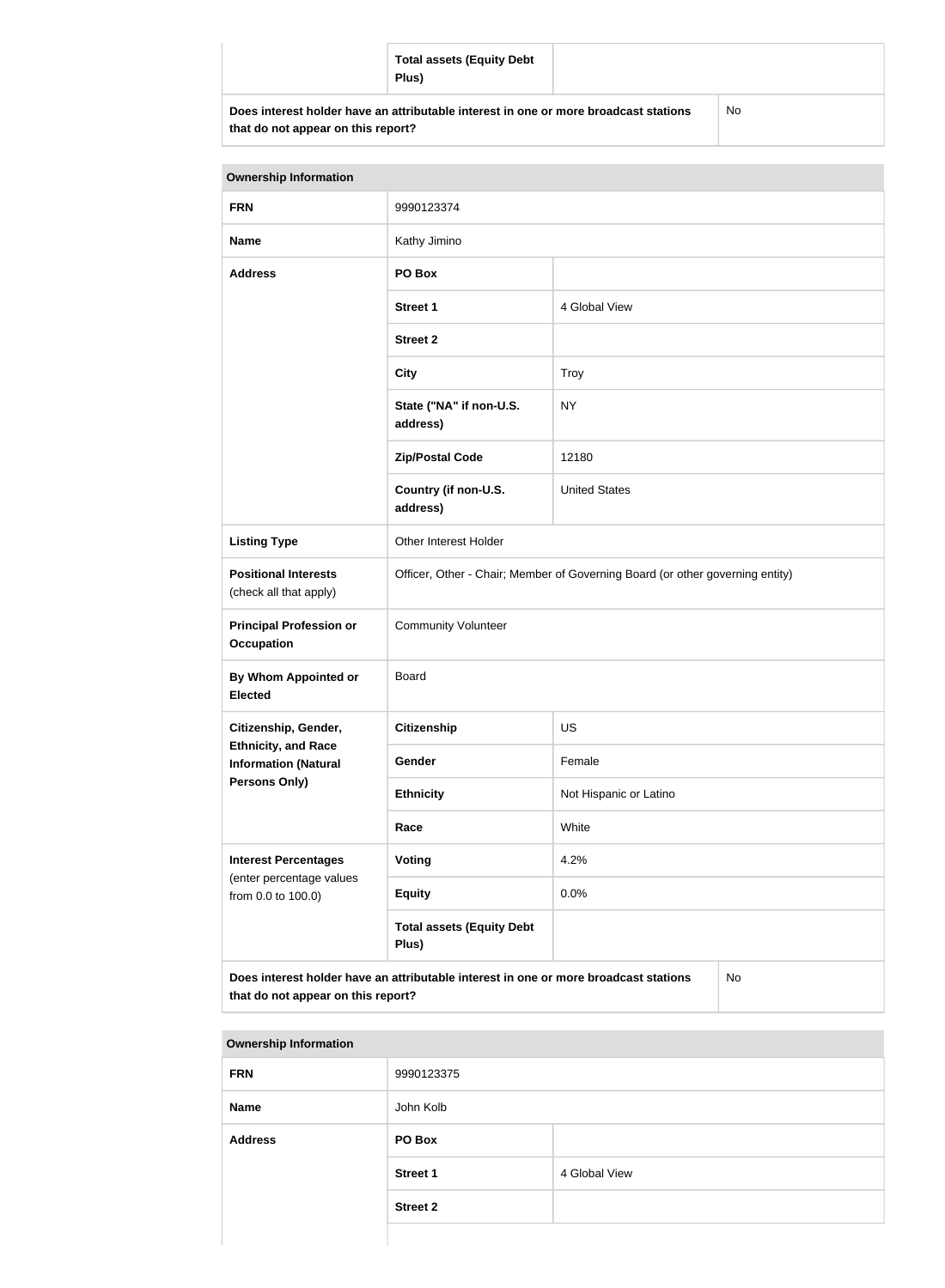|                                                                                                                                  | <b>City</b>                                                                          | Troy                   |  |
|----------------------------------------------------------------------------------------------------------------------------------|--------------------------------------------------------------------------------------|------------------------|--|
|                                                                                                                                  | State ("NA" if non-U.S.<br>address)                                                  | <b>NY</b>              |  |
|                                                                                                                                  | <b>Zip/Postal Code</b>                                                               | 12180                  |  |
|                                                                                                                                  | Country (if non-U.S.<br>address)                                                     | <b>United States</b>   |  |
| <b>Listing Type</b>                                                                                                              | Other Interest Holder                                                                |                        |  |
| <b>Positional Interests</b><br>(check all that apply)                                                                            | Member of Governing Board (or other governing entity)                                |                        |  |
| <b>Principal Profession or</b><br><b>Occupation</b>                                                                              | VP for Information Services and Technology and CIO, Rensselaer Polytechnic Institute |                        |  |
| <b>By Whom Appointed or</b><br><b>Elected</b>                                                                                    | Board                                                                                |                        |  |
| Citizenship, Gender,                                                                                                             | Citizenship                                                                          | <b>US</b>              |  |
| <b>Ethnicity, and Race</b><br><b>Information (Natural</b>                                                                        | Gender                                                                               | Male                   |  |
| Persons Only)                                                                                                                    | <b>Ethnicity</b>                                                                     | Not Hispanic or Latino |  |
|                                                                                                                                  | Race                                                                                 | White                  |  |
| <b>Interest Percentages</b>                                                                                                      | <b>Voting</b>                                                                        | 4.2%                   |  |
| (enter percentage values<br>from 0.0 to 100.0)                                                                                   | <b>Equity</b>                                                                        | 0.0%                   |  |
|                                                                                                                                  | <b>Total assets (Equity Debt</b><br>Plus)                                            |                        |  |
| Does interest holder have an attributable interest in one or more broadcast stations<br>No<br>that do not appear on this report? |                                                                                      |                        |  |

| <b>Ownership Information</b>                          |                                                       |                      |
|-------------------------------------------------------|-------------------------------------------------------|----------------------|
| <b>FRN</b>                                            | 9990123376                                            |                      |
| <b>Name</b>                                           | Annmarie Lanesey                                      |                      |
| <b>Address</b>                                        | PO Box                                                |                      |
|                                                       | <b>Street 1</b>                                       | 4 Global View        |
|                                                       | <b>Street 2</b>                                       |                      |
|                                                       | <b>City</b>                                           | Troy                 |
|                                                       | State ("NA" if non-U.S.<br>address)                   | <b>NY</b>            |
|                                                       | <b>Zip/Postal Code</b>                                | 12180                |
|                                                       | Country (if non-U.S.<br>address)                      | <b>United States</b> |
| <b>Listing Type</b>                                   | Other Interest Holder                                 |                      |
| <b>Positional Interests</b><br>(check all that apply) | Member of Governing Board (or other governing entity) |                      |
| <b>Principal Profession or</b><br><b>Occupation</b>   | President, Greane Tree Technology                     |                      |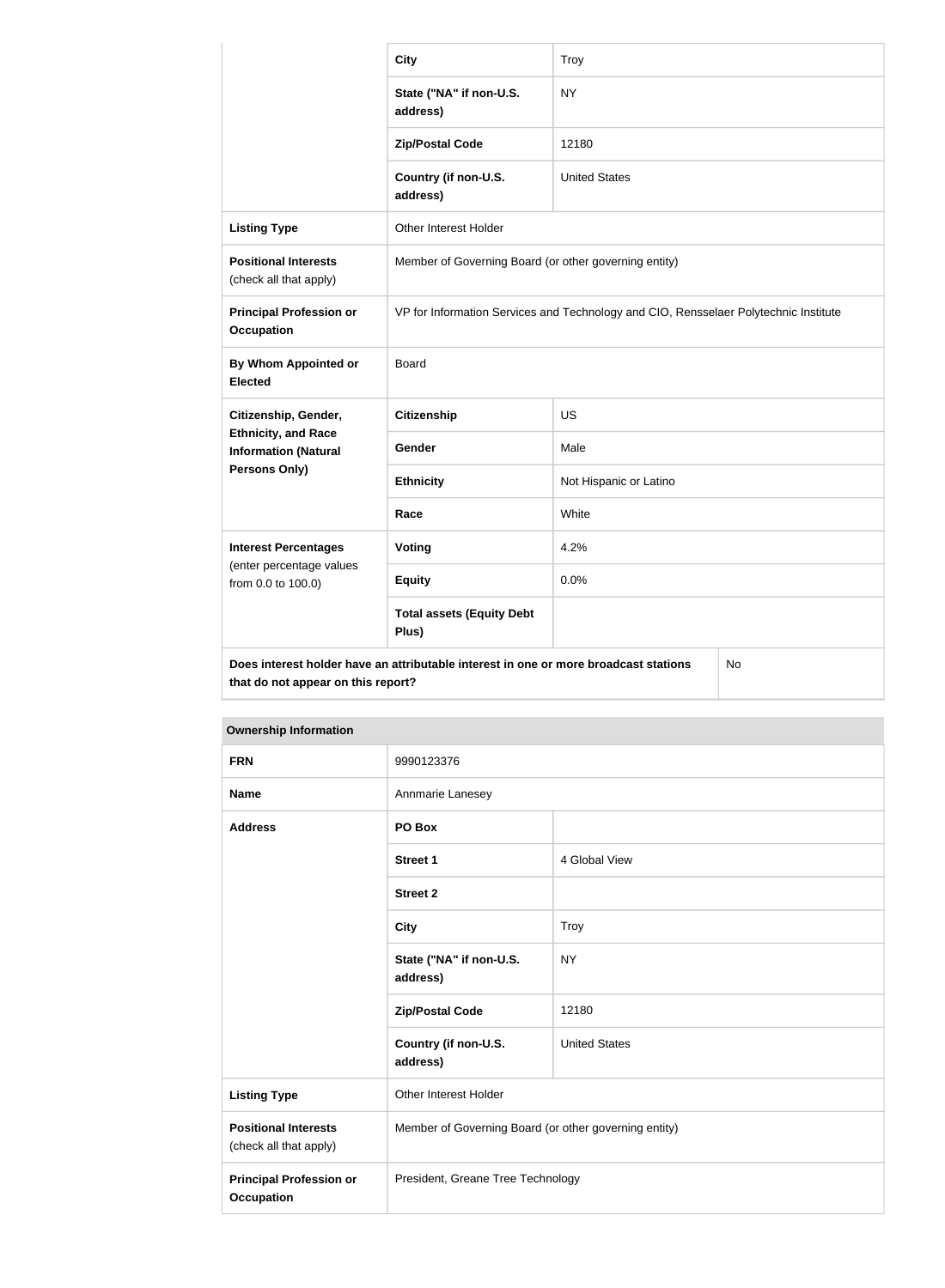| By Whom Appointed or<br><b>Elected</b>                                                                    | <b>Board</b>                              |                        |  |
|-----------------------------------------------------------------------------------------------------------|-------------------------------------------|------------------------|--|
| Citizenship, Gender,<br><b>Ethnicity, and Race</b><br><b>Information (Natural</b><br><b>Persons Only)</b> | <b>Citizenship</b>                        | <b>US</b>              |  |
|                                                                                                           | <b>Gender</b>                             | Female                 |  |
|                                                                                                           | <b>Ethnicity</b>                          | Not Hispanic or Latino |  |
|                                                                                                           | Race                                      | White                  |  |
| <b>Interest Percentages</b><br>(enter percentage values<br>from 0.0 to 100.0)                             | Voting                                    | 4.2%                   |  |
|                                                                                                           | <b>Equity</b>                             | 0.0%                   |  |
|                                                                                                           | <b>Total assets (Equity Debt</b><br>Plus) |                        |  |
| Does interest holder have an attributable interest in one or more broadcast stations<br><b>No</b>         |                                           |                        |  |

| <b>Ownership Information</b>                              |                                                       |                                  |
|-----------------------------------------------------------|-------------------------------------------------------|----------------------------------|
| <b>FRN</b>                                                | 9990123378                                            |                                  |
| <b>Name</b>                                               | Steady Moono                                          |                                  |
| <b>Address</b>                                            | PO Box                                                |                                  |
|                                                           | <b>Street 1</b>                                       | 4 Global View                    |
|                                                           | <b>Street 2</b>                                       |                                  |
|                                                           | <b>City</b>                                           | <b>Tory</b>                      |
|                                                           | State ("NA" if non-U.S.<br>address)                   | <b>NY</b>                        |
|                                                           | <b>Zip/Postal Code</b>                                | 12180                            |
|                                                           | Country (if non-U.S.<br>address)                      | <b>United States</b>             |
| <b>Listing Type</b>                                       | Other Interest Holder                                 |                                  |
| <b>Positional Interests</b><br>(check all that apply)     | Member of Governing Board (or other governing entity) |                                  |
| <b>Principal Profession or</b><br><b>Occupation</b>       | President, Schenectady County Community College       |                                  |
| <b>By Whom Appointed or</b><br><b>Elected</b>             | <b>Board</b>                                          |                                  |
| Citizenship, Gender,                                      | <b>Citizenship</b>                                    | <b>US</b>                        |
| <b>Ethnicity, and Race</b><br><b>Information (Natural</b> | Gender                                                | Male                             |
| Persons Only)                                             | <b>Ethnicity</b>                                      | Not Hispanic or Latino           |
|                                                           | Race                                                  | <b>Black or African American</b> |
| <b>Interest Percentages</b>                               | <b>Voting</b>                                         | 4.2%                             |
| (enter percentage values<br>from 0.0 to 100.0)            | <b>Equity</b>                                         | 0.0%                             |
|                                                           | <b>Total assets (Equity Debt</b><br>Plus)             |                                  |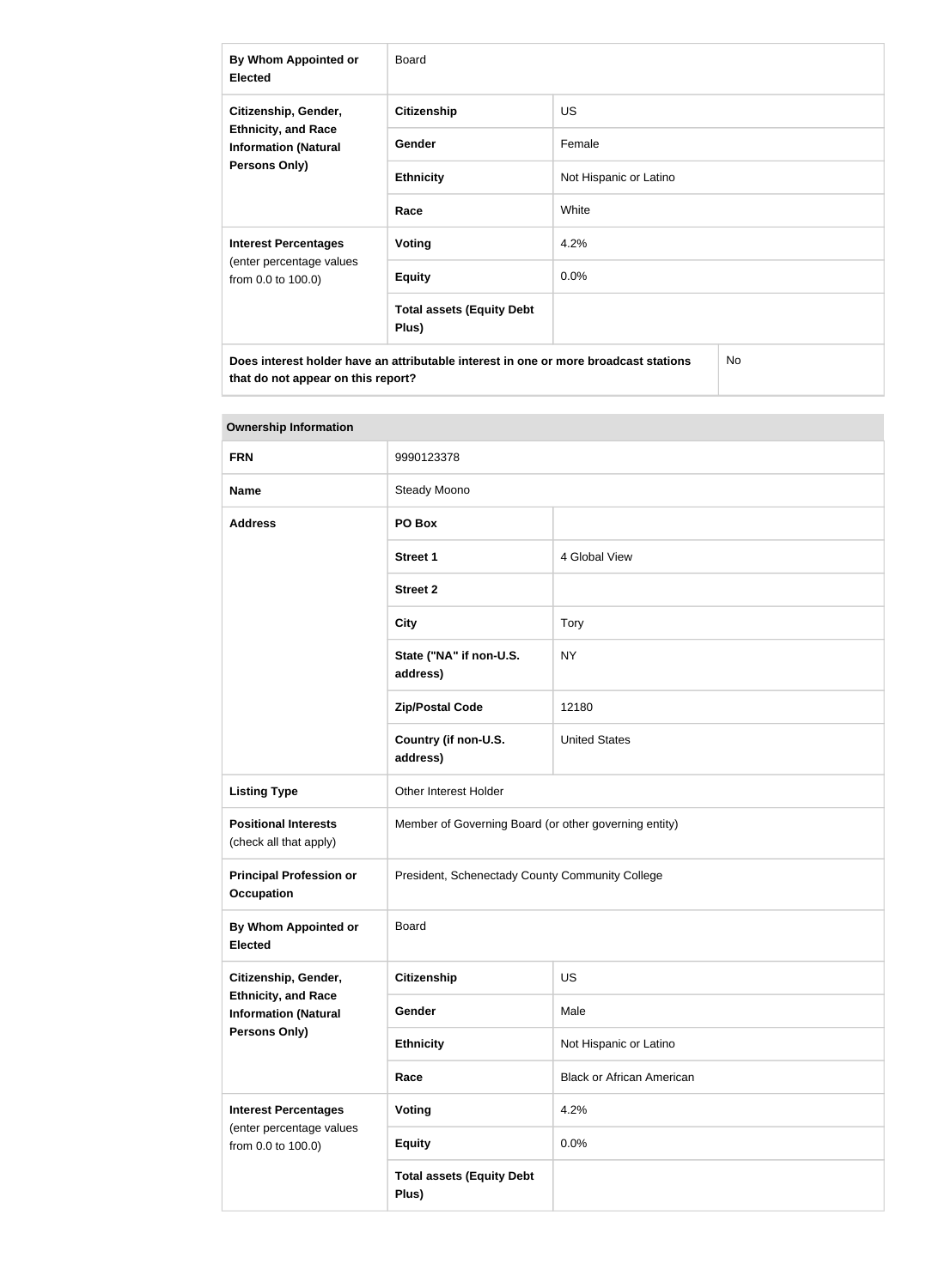**Does interest holder have an attributable interest in one or more broadcast stations that do not appear on this report?**

No

| <b>Ownership Information</b>                              |                                                                                      |                                  |           |
|-----------------------------------------------------------|--------------------------------------------------------------------------------------|----------------------------------|-----------|
| <b>FRN</b>                                                | 9990123379                                                                           |                                  |           |
| <b>Name</b>                                               | Lee McElroy                                                                          |                                  |           |
| <b>Address</b>                                            | PO Box                                                                               |                                  |           |
|                                                           | <b>Street 1</b>                                                                      | 4 Global View                    |           |
|                                                           | <b>Street 2</b>                                                                      |                                  |           |
|                                                           | <b>City</b>                                                                          | <b>Troy</b>                      |           |
|                                                           | State ("NA" if non-U.S.<br>address)                                                  | <b>NY</b>                        |           |
|                                                           | <b>Zip/Postal Code</b>                                                               | 12180                            |           |
|                                                           | Country (if non-U.S.<br>address)                                                     | <b>United States</b>             |           |
| <b>Listing Type</b>                                       | Other Interest Holder                                                                |                                  |           |
| <b>Positional Interests</b><br>(check all that apply)     | Member of Governing Board (or other governing entity)                                |                                  |           |
| <b>Principal Profession or</b><br><b>Occupation</b>       | Athletic Director, Rensselaer Polytechnic Institute                                  |                                  |           |
| <b>By Whom Appointed or</b><br><b>Elected</b>             | <b>Board</b>                                                                         |                                  |           |
| Citizenship, Gender,                                      | <b>Citizenship</b>                                                                   | US                               |           |
| <b>Ethnicity, and Race</b><br><b>Information (Natural</b> | Gender                                                                               | Male                             |           |
| <b>Persons Only)</b>                                      | <b>Ethnicity</b>                                                                     | Not Hispanic or Latino           |           |
|                                                           | Race                                                                                 | <b>Black or African American</b> |           |
| <b>Interest Percentages</b><br>(enter percentage values   | Voting                                                                               | 4.2%                             |           |
| from 0.0 to 100.0)                                        | <b>Equity</b>                                                                        | 0.0%                             |           |
|                                                           | <b>Total assets (Equity Debt</b><br>Plus)                                            |                                  |           |
| that do not appear on this report?                        | Does interest holder have an attributable interest in one or more broadcast stations |                                  | <b>No</b> |

| <b>FRN</b>     | 9990123380      |               |
|----------------|-----------------|---------------|
| Name           | Susan Novotny   |               |
| <b>Address</b> | PO Box          |               |
|                | <b>Street 1</b> | 4 Global View |
|                | <b>Street 2</b> |               |
|                | <b>City</b>     | Troy          |
|                |                 |               |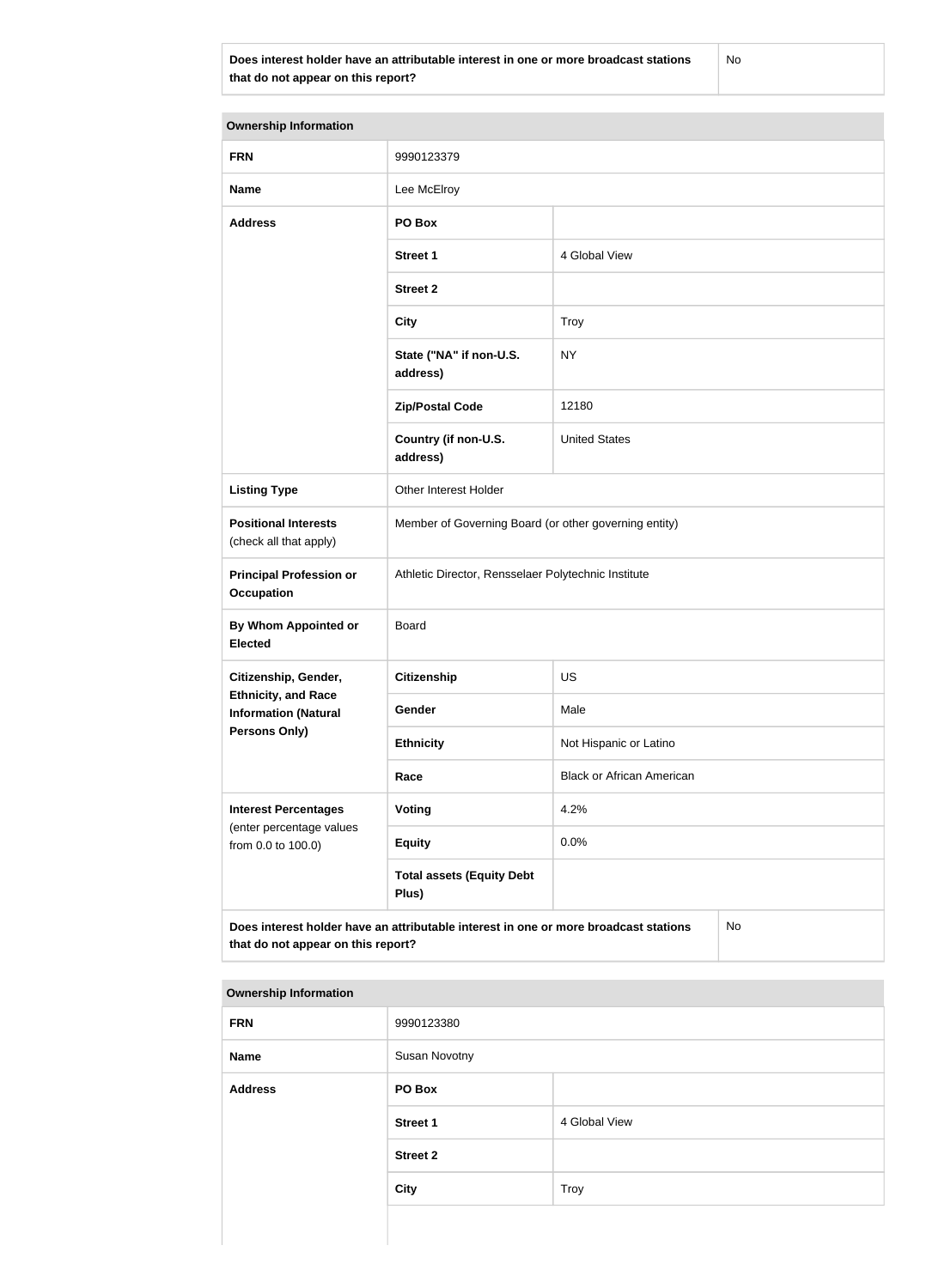|                                                           | State ("NA" if non-U.S.<br>address)                                                  | <b>NY</b>                                                                          |    |
|-----------------------------------------------------------|--------------------------------------------------------------------------------------|------------------------------------------------------------------------------------|----|
|                                                           | <b>Zip/Postal Code</b>                                                               | 12180                                                                              |    |
|                                                           | Country (if non-U.S.<br>address)                                                     | <b>United States</b>                                                               |    |
| <b>Listing Type</b>                                       | Other Interest Holder                                                                |                                                                                    |    |
| <b>Positional Interests</b><br>(check all that apply)     |                                                                                      | Officer, Other - Vice Chair; Member of Governing Board (or other governing entity) |    |
| <b>Principal Profession or</b><br><b>Occupation</b>       | Independent Bookseller                                                               |                                                                                    |    |
| By Whom Appointed or<br><b>Elected</b>                    | Board                                                                                |                                                                                    |    |
| Citizenship, Gender,                                      | <b>Citizenship</b>                                                                   | <b>US</b>                                                                          |    |
| <b>Ethnicity, and Race</b><br><b>Information (Natural</b> | Gender                                                                               | Female                                                                             |    |
| <b>Persons Only)</b>                                      | <b>Ethnicity</b>                                                                     | Not Hispanic or Latino                                                             |    |
|                                                           | Race                                                                                 | White                                                                              |    |
| <b>Interest Percentages</b>                               | Voting                                                                               | 4.2%                                                                               |    |
| (enter percentage values<br>from 0.0 to 100.0)            | <b>Equity</b>                                                                        | 0.0%                                                                               |    |
|                                                           | <b>Total assets (Equity Debt</b><br>Plus)                                            |                                                                                    |    |
| that do not appear on this report?                        | Does interest holder have an attributable interest in one or more broadcast stations |                                                                                    | No |

**Ownership Information FRN** 9990123381 **Name** Karen Opalka **Address PO Box Street 1** 4 Global View **Street 2 City** Troy **State ("NA" if non-U.S. address)** NY **Zip/Postal Code** 12180 **Country (if non-U.S. address)** United States **Listing Type Communist Communist Property** Other Interest Holder **Positional Interests** (check all that apply) Member of Governing Board (or other governing entity) **Principal Profession or Occupation** Community Volunteer **By Whom Appointed or Elected** Board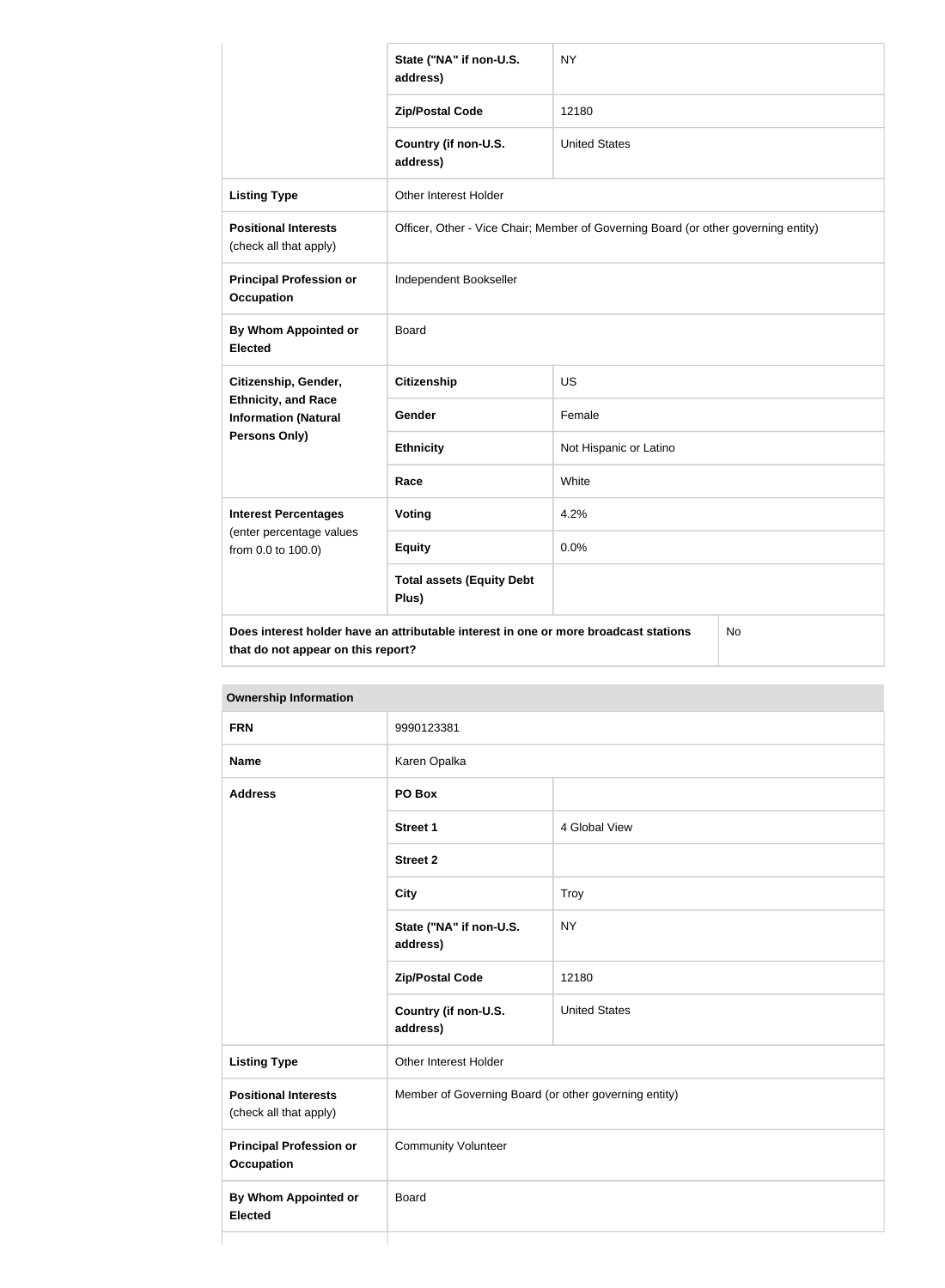| Citizenship, Gender,<br><b>Ethnicity, and Race</b>  | <b>Citizenship</b>                                                                   | <b>US</b>              |     |
|-----------------------------------------------------|--------------------------------------------------------------------------------------|------------------------|-----|
| <b>Information (Natural</b><br><b>Persons Only)</b> | Gender                                                                               | Female                 |     |
|                                                     | <b>Ethnicity</b>                                                                     | Not Hispanic or Latino |     |
|                                                     | Race                                                                                 | White                  |     |
| <b>Interest Percentages</b>                         | Voting                                                                               | 4.2%                   |     |
| (enter percentage values<br>from 0.0 to 100.0)      | <b>Equity</b>                                                                        | $0.0\%$                |     |
|                                                     | <b>Total assets (Equity Debt</b><br>Plus)                                            |                        |     |
|                                                     | Does interest holder have an attributable interest in one or more broadcast stations |                        | No. |

| <b>FRN</b>                                                | 9990123387                                                                           |                                                                                   |
|-----------------------------------------------------------|--------------------------------------------------------------------------------------|-----------------------------------------------------------------------------------|
| <b>Name</b>                                               | Viki Sand                                                                            |                                                                                   |
| <b>Address</b>                                            | PO Box                                                                               |                                                                                   |
|                                                           | <b>Street 1</b>                                                                      | 4 Global View                                                                     |
|                                                           | <b>Street 2</b>                                                                      |                                                                                   |
|                                                           | <b>City</b>                                                                          | Troy                                                                              |
|                                                           | State ("NA" if non-U.S.<br>address)                                                  | <b>NY</b>                                                                         |
|                                                           | <b>Zip/Postal Code</b>                                                               | 12180                                                                             |
|                                                           | Country (if non-U.S.<br>address)                                                     | <b>United States</b>                                                              |
| <b>Listing Type</b>                                       | Other Interest Holder                                                                |                                                                                   |
| <b>Positional Interests</b><br>(check all that apply)     |                                                                                      | Officer, Other - Secretary; Member of Governing Board (or other governing entity) |
| <b>Principal Profession or</b><br><b>Occupation</b>       | <b>Community Volunteer</b>                                                           |                                                                                   |
| <b>By Whom Appointed or</b><br><b>Elected</b>             | <b>Board</b>                                                                         |                                                                                   |
| Citizenship, Gender,                                      | Citizenship                                                                          | <b>US</b>                                                                         |
| <b>Ethnicity, and Race</b><br><b>Information (Natural</b> | Gender                                                                               | Female                                                                            |
| <b>Persons Only)</b>                                      | <b>Ethnicity</b>                                                                     | Not Hispanic or Latino                                                            |
|                                                           | Race                                                                                 | White                                                                             |
| <b>Interest Percentages</b><br>(enter percentage values   | <b>Voting</b>                                                                        | 4.2%                                                                              |
| from 0.0 to 100.0)                                        | <b>Equity</b>                                                                        | 0.0%                                                                              |
|                                                           | <b>Total assets (Equity Debt</b><br>Plus)                                            |                                                                                   |
| that do not appear on this report?                        | Does interest holder have an attributable interest in one or more broadcast stations | No                                                                                |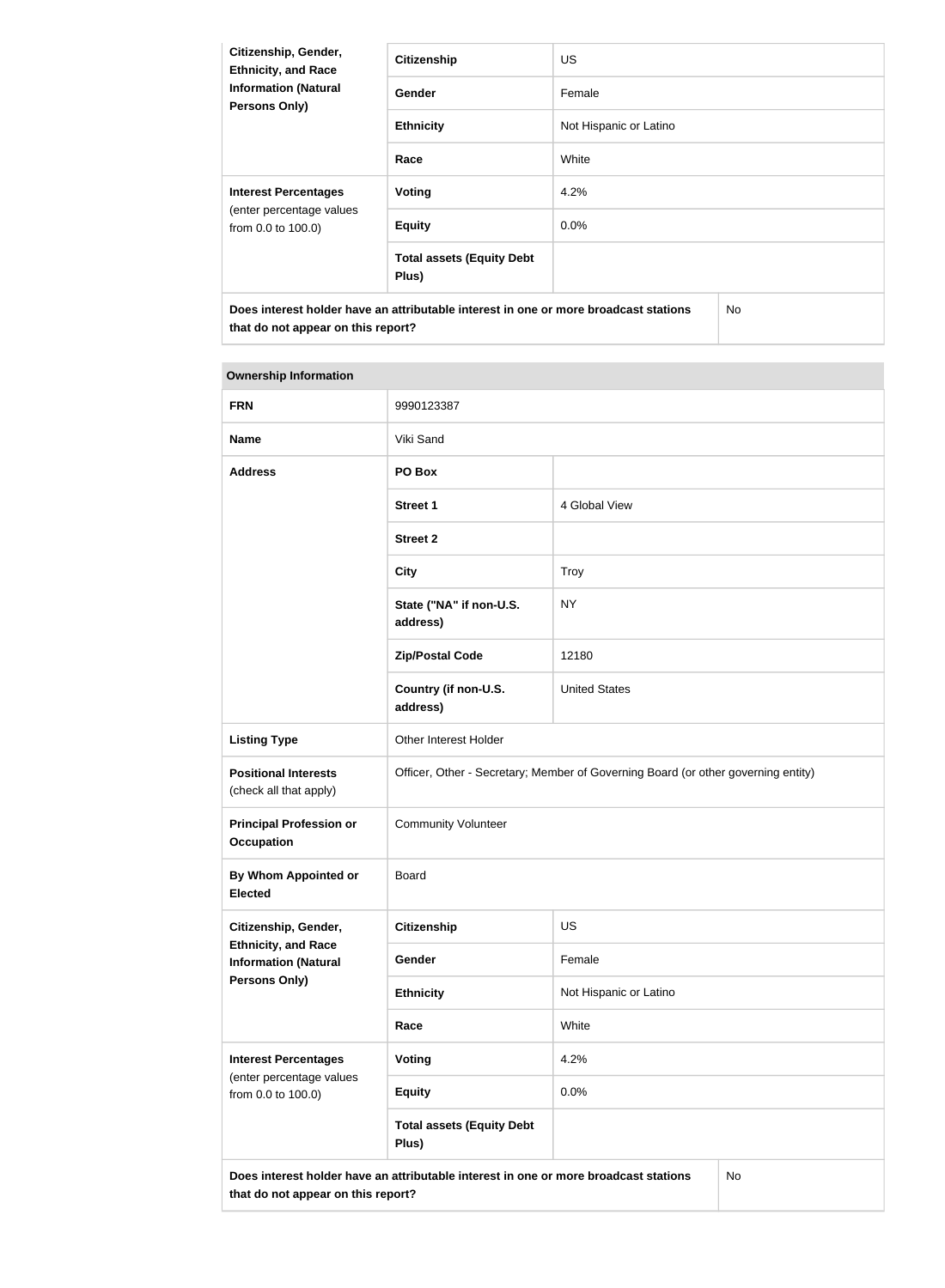| <b>Ownership Information</b>                              |                                                                                      |                                  |    |
|-----------------------------------------------------------|--------------------------------------------------------------------------------------|----------------------------------|----|
| <b>FRN</b>                                                | 9990139578                                                                           |                                  |    |
| <b>Name</b>                                               | Don Applyrs                                                                          |                                  |    |
| <b>Address</b>                                            | PO Box                                                                               |                                  |    |
|                                                           | <b>Street 1</b>                                                                      | 4 Global View                    |    |
|                                                           | <b>Street 2</b>                                                                      |                                  |    |
|                                                           | <b>City</b>                                                                          | <b>Troy</b>                      |    |
|                                                           | State ("NA" if non-U.S.<br>address)                                                  | <b>NY</b>                        |    |
|                                                           | <b>Zip/Postal Code</b>                                                               | 12180                            |    |
|                                                           | Country (if non-U.S.<br>address)                                                     | <b>United States</b>             |    |
| <b>Listing Type</b>                                       | Other Interest Holder                                                                |                                  |    |
| <b>Positional Interests</b><br>(check all that apply)     | Member of Governing Board (or other governing entity)                                |                                  |    |
| <b>Principal Profession or</b><br><b>Occupation</b>       | <b>Education Policy</b>                                                              |                                  |    |
| <b>By Whom Appointed or</b><br><b>Elected</b>             | Board                                                                                |                                  |    |
| Citizenship, Gender,                                      | <b>Citizenship</b>                                                                   | <b>US</b>                        |    |
| <b>Ethnicity, and Race</b><br><b>Information (Natural</b> | <b>Gender</b>                                                                        | Male                             |    |
| Persons Only)                                             | <b>Ethnicity</b>                                                                     | Not Hispanic or Latino           |    |
|                                                           | Race                                                                                 | <b>Black or African American</b> |    |
| <b>Interest Percentages</b>                               | Voting                                                                               | 4.2%                             |    |
| (enter percentage values<br>from 0.0 to 100.0)            | <b>Equity</b>                                                                        | 0.0%                             |    |
|                                                           | <b>Total assets (Equity Debt</b><br>Plus)                                            |                                  |    |
| that do not appear on this report?                        | Does interest holder have an attributable interest in one or more broadcast stations |                                  | No |

| <b>Ownership Information</b> |                                     |               |
|------------------------------|-------------------------------------|---------------|
| <b>FRN</b>                   | 9990139579                          |               |
| <b>Name</b>                  | Susan Kress                         |               |
| <b>Address</b>               | PO Box                              |               |
|                              | Street 1                            | 4 Global View |
|                              | <b>Street 2</b>                     |               |
|                              | City                                | Troy          |
|                              | State ("NA" if non-U.S.<br>address) | <b>NY</b>     |
|                              | <b>Zip/Postal Code</b>              | 12180         |
|                              |                                     |               |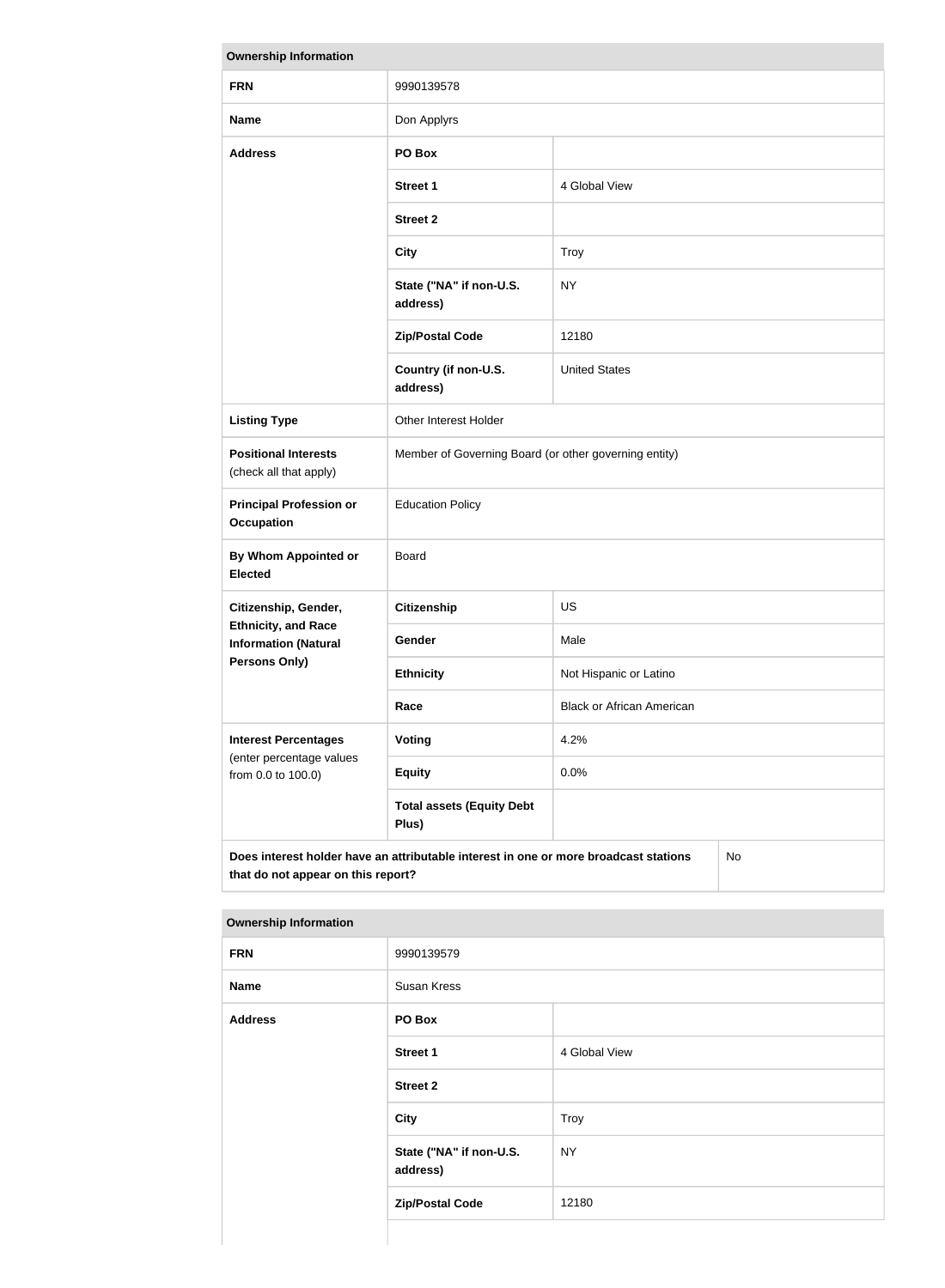|                                                           | Country (if non-U.S.<br>address)                                                     | <b>United States</b>   |  |
|-----------------------------------------------------------|--------------------------------------------------------------------------------------|------------------------|--|
| <b>Listing Type</b>                                       | <b>Other Interest Holder</b>                                                         |                        |  |
| <b>Positional Interests</b><br>(check all that apply)     | Member of Governing Board (or other governing entity)                                |                        |  |
| <b>Principal Profession or</b><br><b>Occupation</b>       | <b>Community Volunteer</b>                                                           |                        |  |
| By Whom Appointed or<br><b>Elected</b>                    | <b>Board</b>                                                                         |                        |  |
| Citizenship, Gender,                                      | <b>Citizenship</b>                                                                   | <b>US</b>              |  |
| <b>Ethnicity, and Race</b><br><b>Information (Natural</b> | <b>Gender</b>                                                                        | Female                 |  |
| Persons Only)                                             | <b>Ethnicity</b>                                                                     | Not Hispanic or Latino |  |
|                                                           | Race                                                                                 | White                  |  |
| <b>Interest Percentages</b>                               | Voting                                                                               | 4.2%                   |  |
| (enter percentage values<br>from 0.0 to 100.0)            | <b>Equity</b>                                                                        | 0.0%                   |  |
|                                                           | <b>Total assets (Equity Debt</b><br>Plus)                                            |                        |  |
|                                                           | Does interest holder have an attributable interest in one or more broadcast stations | No                     |  |

No

| <b>FRN</b>                                                                        | 9990139580                                            |                      |
|-----------------------------------------------------------------------------------|-------------------------------------------------------|----------------------|
| <b>Name</b>                                                                       | Mary-Ellen Piche                                      |                      |
| <b>Address</b>                                                                    | PO Box                                                |                      |
|                                                                                   | <b>Street 1</b>                                       | 4 Global View        |
|                                                                                   | <b>Street 2</b>                                       |                      |
|                                                                                   | <b>City</b>                                           | Troy                 |
|                                                                                   | State ("NA" if non-U.S.<br>address)                   | <b>NY</b>            |
|                                                                                   | <b>Zip/Postal Code</b>                                | 12180                |
|                                                                                   | Country (if non-U.S.<br>address)                      | <b>United States</b> |
| <b>Listing Type</b>                                                               | Other Interest Holder                                 |                      |
| <b>Positional Interests</b><br>(check all that apply)                             | Member of Governing Board (or other governing entity) |                      |
| <b>Principal Profession or</b><br><b>Occupation</b>                               | <b>Consultant and ACHE Faculty Associate</b>          |                      |
| <b>By Whom Appointed or</b><br><b>Elected</b>                                     | Board                                                 |                      |
| Citizenship, Gender,                                                              | <b>Citizenship</b>                                    | US                   |
| <b>Ethnicity, and Race</b><br><b>Information (Natural</b><br><b>Persons Only)</b> | Gender                                                | Female               |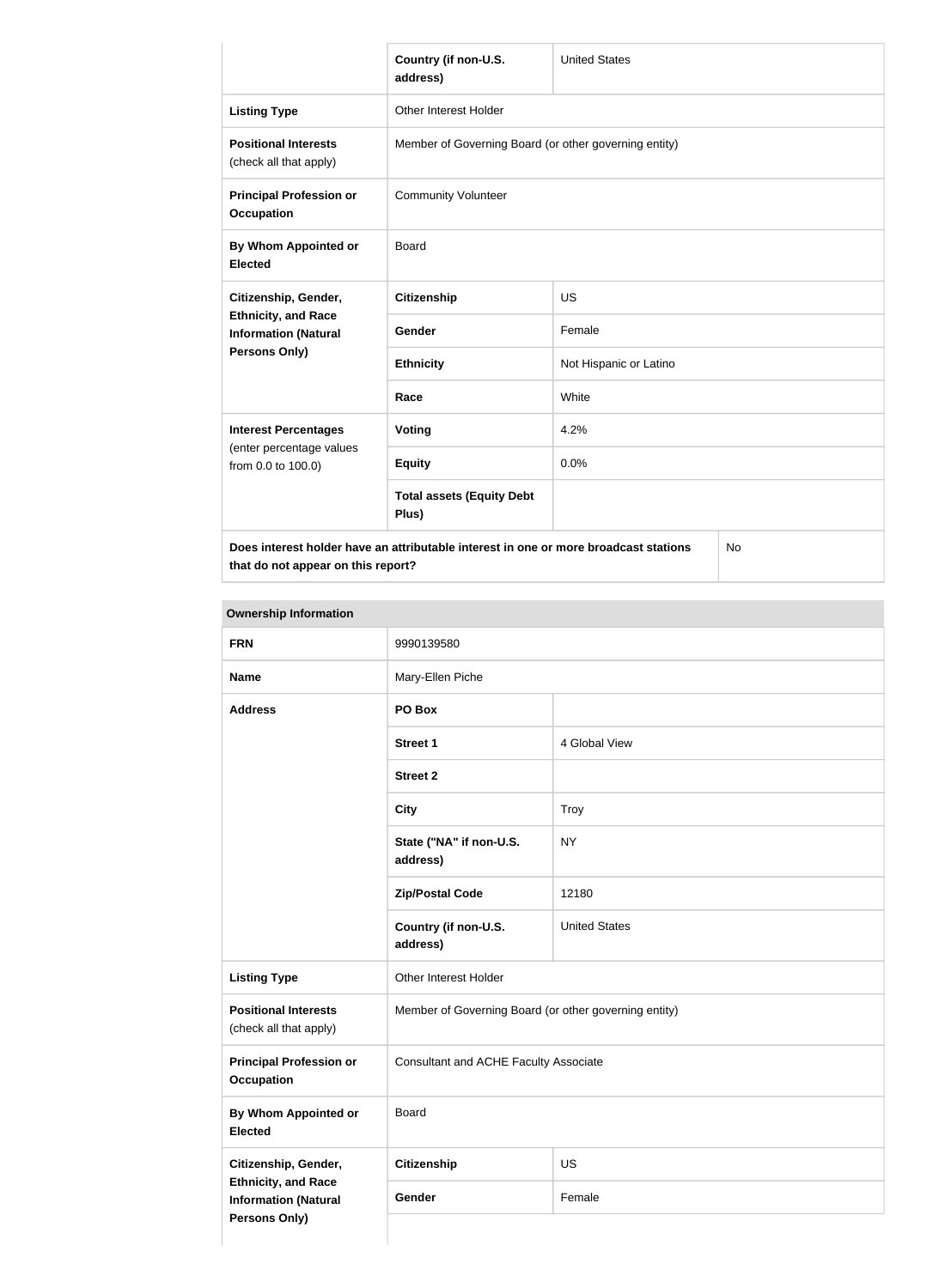|                                                | <b>Ethnicity</b>                                                                     | Not Hispanic or Latino |     |
|------------------------------------------------|--------------------------------------------------------------------------------------|------------------------|-----|
|                                                | Race                                                                                 | White                  |     |
| <b>Interest Percentages</b>                    | Voting                                                                               | 4.2%                   |     |
| (enter percentage values<br>from 0.0 to 100.0) | <b>Equity</b>                                                                        | 0.0%                   |     |
|                                                | <b>Total assets (Equity Debt</b><br>Plus)                                            |                        |     |
| that do not appear on this report?             | Does interest holder have an attributable interest in one or more broadcast stations |                        | No. |

| <b>FRN</b>                                                | 9990139581                                                                           |                        |           |
|-----------------------------------------------------------|--------------------------------------------------------------------------------------|------------------------|-----------|
| <b>Name</b>                                               | Karen Carpenter Palumbo                                                              |                        |           |
| <b>Address</b>                                            | PO Box                                                                               |                        |           |
|                                                           | <b>Street 1</b>                                                                      | 4 Global View          |           |
|                                                           | <b>Street 2</b>                                                                      |                        |           |
|                                                           | <b>City</b>                                                                          | <b>Troy</b>            |           |
|                                                           | State ("NA" if non-U.S.<br>address)                                                  | <b>NY</b>              |           |
|                                                           | <b>Zip/Postal Code</b>                                                               | 12180                  |           |
|                                                           | Country (if non-U.S.<br>address)                                                     | <b>United States</b>   |           |
| <b>Listing Type</b>                                       | Other Interest Holder                                                                |                        |           |
| <b>Positional Interests</b><br>(check all that apply)     | Member of Governing Board (or other governing entity)                                |                        |           |
| <b>Principal Profession or</b><br><b>Occupation</b>       | President and CEO, Vanderheyden, Inc.                                                |                        |           |
| By Whom Appointed or<br><b>Elected</b>                    | <b>Board</b>                                                                         |                        |           |
| Citizenship, Gender,                                      | <b>Citizenship</b>                                                                   | <b>US</b>              |           |
| <b>Ethnicity, and Race</b><br><b>Information (Natural</b> | Gender                                                                               | Female                 |           |
| <b>Persons Only)</b>                                      | <b>Ethnicity</b>                                                                     | Not Hispanic or Latino |           |
|                                                           | Race                                                                                 | White                  |           |
| <b>Interest Percentages</b><br>(enter percentage values   | <b>Voting</b>                                                                        | 4.2%                   |           |
| from 0.0 to 100.0)                                        | <b>Equity</b>                                                                        | 0.0%                   |           |
|                                                           | <b>Total assets (Equity Debt</b><br>Plus)                                            |                        |           |
| that do not appear on this report?                        | Does interest holder have an attributable interest in one or more broadcast stations |                        | <b>No</b> |

|--|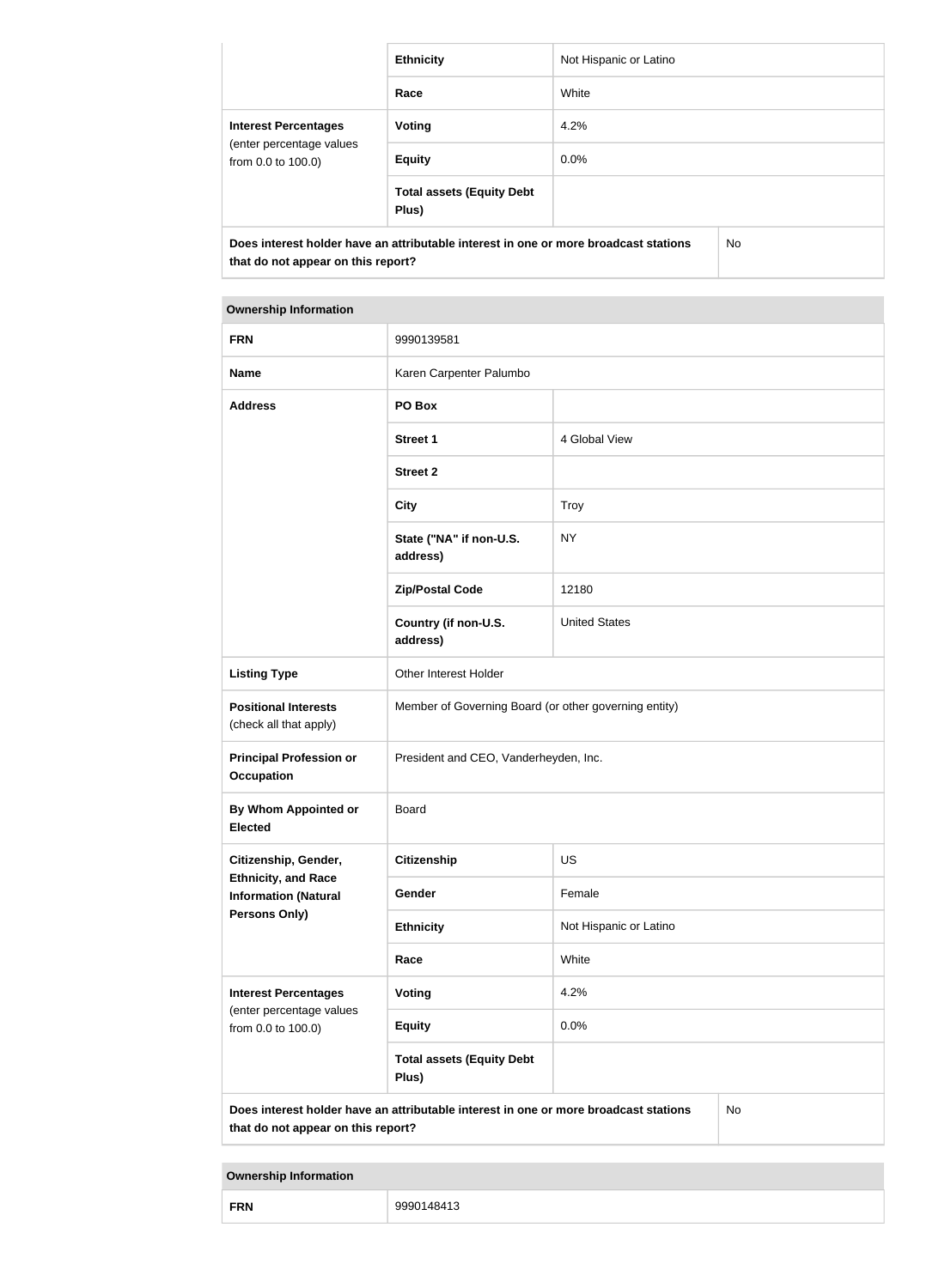| <b>Name</b>                                                                                                                             | <b>Bridget Ball Shaw</b>                                                          |                        |  |
|-----------------------------------------------------------------------------------------------------------------------------------------|-----------------------------------------------------------------------------------|------------------------|--|
| <b>Address</b>                                                                                                                          | PO Box                                                                            |                        |  |
|                                                                                                                                         | <b>Street 1</b>                                                                   | 4 Global View          |  |
|                                                                                                                                         | <b>Street 2</b>                                                                   |                        |  |
|                                                                                                                                         | <b>City</b>                                                                       | <b>Troy</b>            |  |
|                                                                                                                                         | State ("NA" if non-U.S.<br>address)                                               | <b>NY</b>              |  |
|                                                                                                                                         | <b>Zip/Postal Code</b>                                                            | 12180                  |  |
|                                                                                                                                         | Country (if non-U.S.<br>address)                                                  | <b>United States</b>   |  |
| <b>Listing Type</b>                                                                                                                     | <b>Other Interest Holder</b>                                                      |                        |  |
| <b>Positional Interests</b><br>(check all that apply)                                                                                   | Officer, Other - Treasurer; Member of Governing Board (or other governing entity) |                        |  |
| <b>Principal Profession or</b><br><b>Occupation</b>                                                                                     | Financial Advisor, Pinnacle Investments, LLC                                      |                        |  |
| By Whom Appointed or<br><b>Elected</b>                                                                                                  | Board                                                                             |                        |  |
| Citizenship, Gender,                                                                                                                    | <b>Citizenship</b>                                                                | <b>US</b>              |  |
| <b>Ethnicity, and Race</b><br><b>Information (Natural</b>                                                                               | Gender                                                                            | Female                 |  |
| Persons Only)                                                                                                                           | <b>Ethnicity</b>                                                                  | Not Hispanic or Latino |  |
|                                                                                                                                         | Race                                                                              | White                  |  |
| <b>Interest Percentages</b><br>(enter percentage values                                                                                 | Voting                                                                            | 4.2%                   |  |
| from 0.0 to 100.0)                                                                                                                      | <b>Equity</b>                                                                     | 0.0%                   |  |
|                                                                                                                                         | <b>Total assets (Equity Debt</b><br>Plus)                                         |                        |  |
| Does interest holder have an attributable interest in one or more broadcast stations<br><b>No</b><br>that do not appear on this report? |                                                                                   |                        |  |

| <b>Ownership Information</b> |                                     |                      |
|------------------------------|-------------------------------------|----------------------|
| <b>FRN</b>                   | 9990148421                          |                      |
| <b>Name</b>                  | lan Berry                           |                      |
| <b>Address</b>               | PO Box                              |                      |
|                              | <b>Street 1</b>                     | 4 Global View        |
|                              | <b>Street 2</b>                     |                      |
|                              | <b>City</b>                         | Troy                 |
|                              | State ("NA" if non-U.S.<br>address) | <b>NY</b>            |
|                              | <b>Zip/Postal Code</b>              | 12180                |
|                              | Country (if non-U.S.<br>address)    | <b>United States</b> |
| <b>Listing Type</b>          | Other Interest Holder               |                      |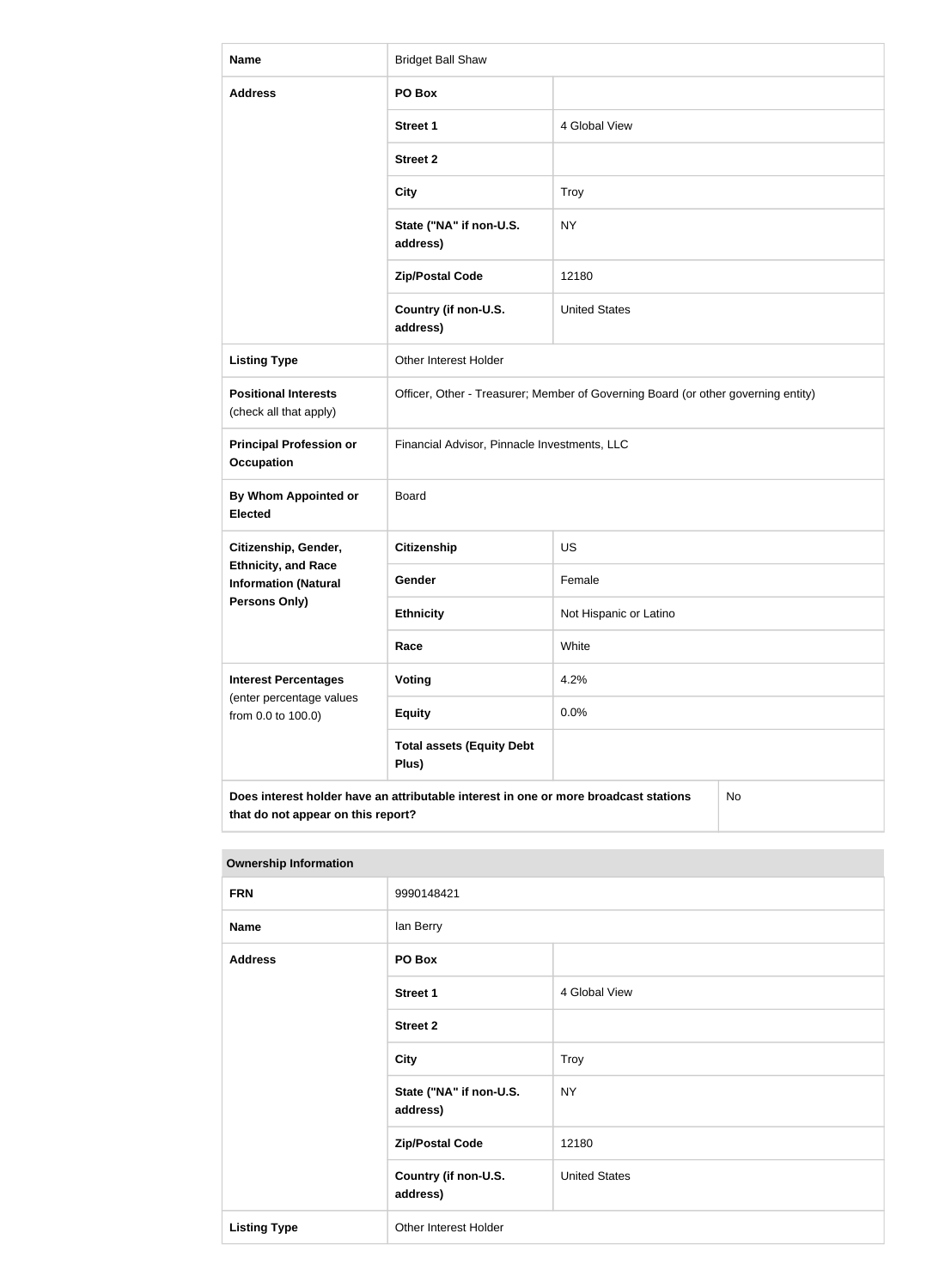| <b>Positional Interests</b><br>(check all that apply)                                       | Member of Governing Board (or other governing entity) |                        |  |
|---------------------------------------------------------------------------------------------|-------------------------------------------------------|------------------------|--|
| <b>Principal Profession or</b><br><b>Occupation</b>                                         | Director, Tang Museum, Skidmore College               |                        |  |
| By Whom Appointed or<br><b>Elected</b>                                                      | <b>Board</b>                                          |                        |  |
| Citizenship, Gender,<br><b>Ethnicity, and Race</b><br><b>Information (Natural</b>           | <b>Citizenship</b>                                    | <b>US</b>              |  |
|                                                                                             | <b>Gender</b>                                         | Male                   |  |
| Persons Only)                                                                               | <b>Ethnicity</b>                                      | Not Hispanic or Latino |  |
|                                                                                             | Race                                                  | White                  |  |
| <b>Interest Percentages</b>                                                                 | <b>Voting</b>                                         | 4.2%                   |  |
| (enter percentage values<br>from 0.0 to 100.0)                                              | <b>Equity</b>                                         | 0.0%                   |  |
|                                                                                             | <b>Total assets (Equity Debt</b><br>Plus)             |                        |  |
| Does interest holder have an attributable interest in one or more broadcast stations<br>No. |                                                       |                        |  |

**Does interest holder have an attributable interest in one or more broadcast stations that do not appear on this report?**

| <b>FRN</b>                                                | 9990148422                                                  |                                  |  |
|-----------------------------------------------------------|-------------------------------------------------------------|----------------------------------|--|
| <b>Name</b>                                               | Martin Mbugua                                               |                                  |  |
| <b>Address</b>                                            | PO Box                                                      |                                  |  |
|                                                           | <b>Street 1</b>                                             | 4 Global View                    |  |
|                                                           | <b>Street 2</b>                                             |                                  |  |
|                                                           | <b>City</b>                                                 | <b>Troy</b>                      |  |
|                                                           | State ("NA" if non-U.S.<br>address)                         | <b>NY</b>                        |  |
|                                                           | <b>Zip/Postal Code</b>                                      | 12180                            |  |
|                                                           | Country (if non-U.S.<br>address)                            | <b>United States</b>             |  |
| <b>Listing Type</b>                                       | Other Interest Holder                                       |                                  |  |
| <b>Positional Interests</b><br>(check all that apply)     | Member of Governing Board (or other governing entity)       |                                  |  |
| <b>Principal Profession or</b><br><b>Occupation</b>       | Associate Vice Chancellor External Relations, NYU Abu Dhabi |                                  |  |
| By Whom Appointed or<br><b>Elected</b>                    | <b>Board</b>                                                |                                  |  |
| Citizenship, Gender,                                      | <b>Citizenship</b>                                          | US                               |  |
| <b>Ethnicity, and Race</b><br><b>Information (Natural</b> | Gender                                                      | Male                             |  |
| <b>Persons Only)</b>                                      | <b>Ethnicity</b>                                            | Not Hispanic or Latino           |  |
|                                                           | Race                                                        | <b>Black or African American</b> |  |
| <b>Interest Percentages</b><br>(enter percentage values   | <b>Voting</b>                                               | 4.2%                             |  |
|                                                           |                                                             |                                  |  |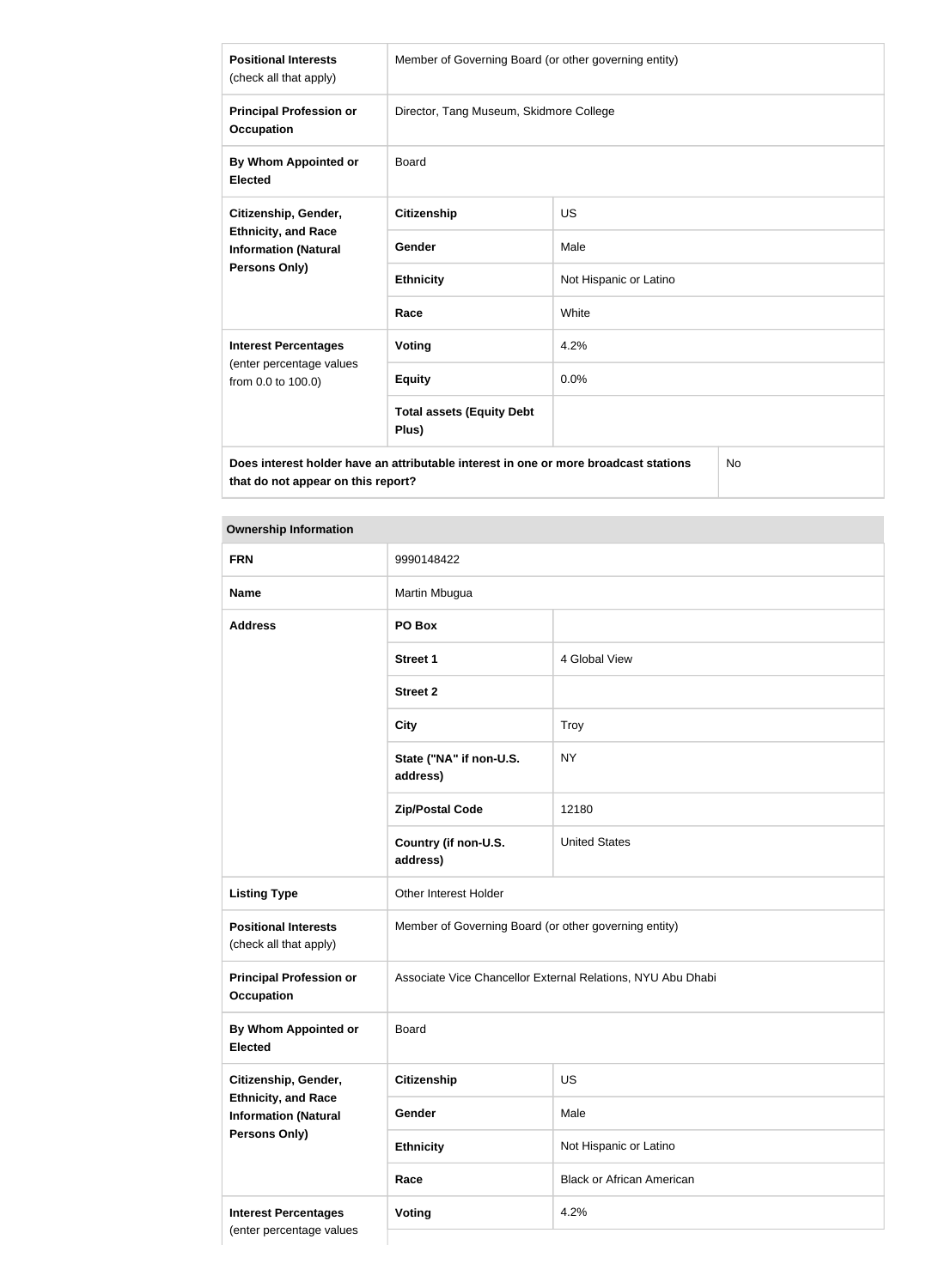| from 0.0 to 100.0) | <b>Equity</b>                                                                        | $0.0\%$ |     |
|--------------------|--------------------------------------------------------------------------------------|---------|-----|
|                    | <b>Total assets (Equity Debt</b><br>Plus)                                            |         |     |
|                    | Does interest holder have an attributable interest in one or more broadcast stations |         | No. |

| <b>Ownership Information</b>                                                                                                     |                                                       |                        |  |
|----------------------------------------------------------------------------------------------------------------------------------|-------------------------------------------------------|------------------------|--|
| <b>FRN</b>                                                                                                                       | 9990148424                                            |                        |  |
| <b>Name</b>                                                                                                                      | Shelby Schneider                                      |                        |  |
| <b>Address</b>                                                                                                                   | PO Box                                                |                        |  |
|                                                                                                                                  | <b>Street 1</b>                                       | 4 Global View          |  |
|                                                                                                                                  | <b>Street 2</b>                                       |                        |  |
|                                                                                                                                  | <b>City</b>                                           | <b>Troy</b>            |  |
|                                                                                                                                  | State ("NA" if non-U.S.<br>address)                   | <b>NY</b>              |  |
|                                                                                                                                  | <b>Zip/Postal Code</b>                                | 12180                  |  |
|                                                                                                                                  | Country (if non-U.S.<br>address)                      | <b>United States</b>   |  |
| <b>Listing Type</b>                                                                                                              | Other Interest Holder                                 |                        |  |
| <b>Positional Interests</b><br>(check all that apply)                                                                            | Member of Governing Board (or other governing entity) |                        |  |
| <b>Principal Profession or</b><br><b>Occupation</b>                                                                              | Deputy Director, NYSEDC                               |                        |  |
| By Whom Appointed or<br><b>Elected</b>                                                                                           | Board                                                 |                        |  |
| Citizenship, Gender,                                                                                                             | <b>Citizenship</b>                                    | <b>US</b>              |  |
| <b>Ethnicity, and Race</b><br><b>Information (Natural</b>                                                                        | Gender                                                | Female                 |  |
| <b>Persons Only)</b>                                                                                                             | <b>Ethnicity</b>                                      | Not Hispanic or Latino |  |
|                                                                                                                                  | Race                                                  | White                  |  |
| <b>Interest Percentages</b>                                                                                                      | <b>Voting</b>                                         | 4.2%                   |  |
| (enter percentage values<br>from 0.0 to 100.0)                                                                                   | <b>Equity</b>                                         | 0.0%                   |  |
|                                                                                                                                  | <b>Total assets (Equity Debt</b><br>Plus)             |                        |  |
| Does interest holder have an attributable interest in one or more broadcast stations<br>No<br>that do not appear on this report? |                                                       |                        |  |

| <b>Ownership Information</b> |                 |               |
|------------------------------|-----------------|---------------|
| <b>FRN</b>                   | 9990148426      |               |
| <b>Name</b>                  | Del B. Salmon   |               |
| <b>Address</b>               | PO Box          |               |
|                              | <b>Street 1</b> | 4 Global View |
|                              |                 |               |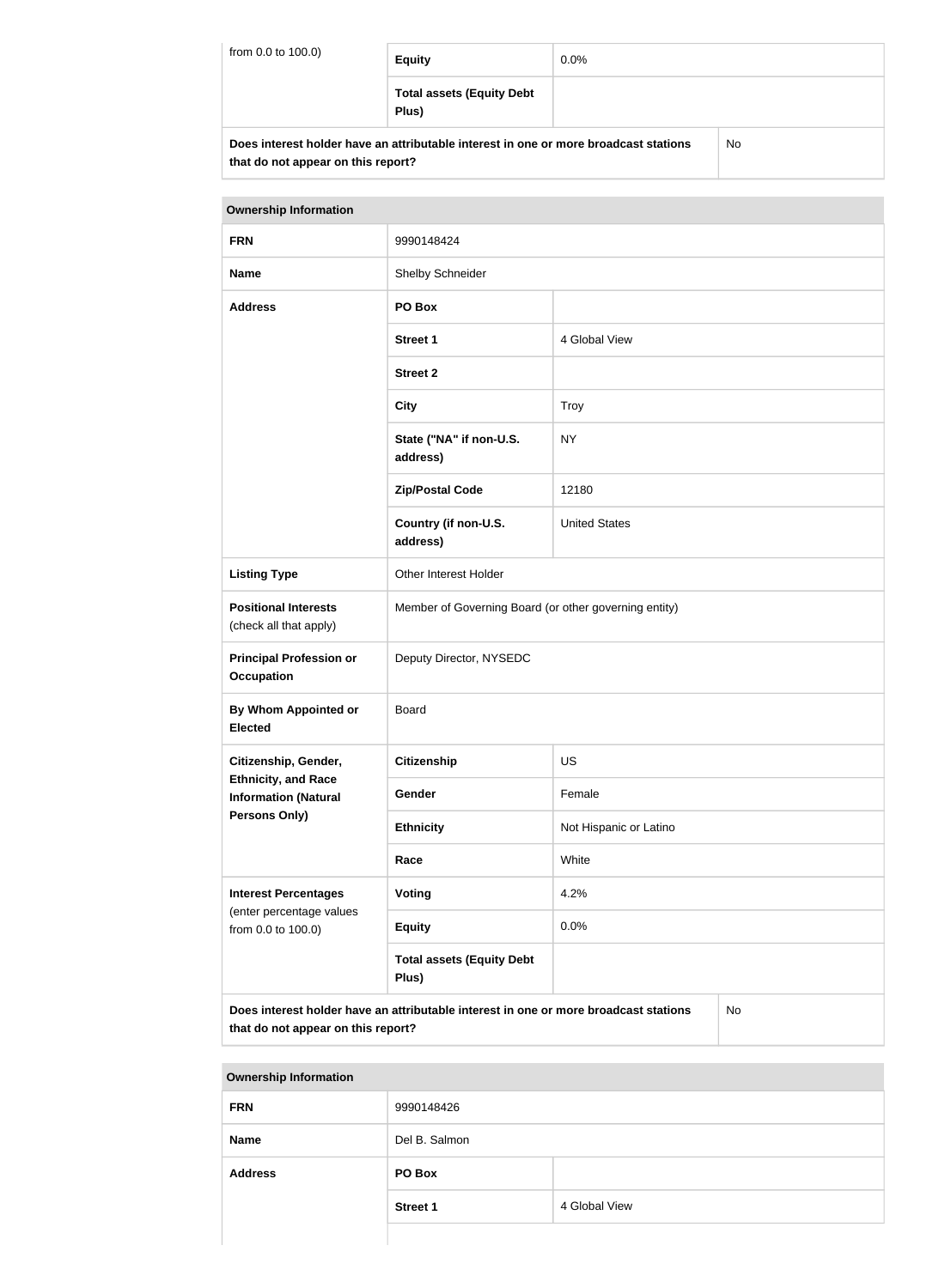|                                                           | <b>Street 2</b>                                                                      |                        |    |
|-----------------------------------------------------------|--------------------------------------------------------------------------------------|------------------------|----|
|                                                           | <b>City</b>                                                                          | <b>Troy</b>            |    |
|                                                           | State ("NA" if non-U.S.<br>address)                                                  | <b>NY</b>              |    |
|                                                           | <b>Zip/Postal Code</b>                                                               | 12180                  |    |
|                                                           | Country (if non-U.S.<br>address)                                                     | <b>United States</b>   |    |
| <b>Listing Type</b>                                       | Other Interest Holder                                                                |                        |    |
| <b>Positional Interests</b><br>(check all that apply)     | Member of Governing Board (or other governing entity)                                |                        |    |
| <b>Principal Profession or</b><br><b>Occupation</b>       | Attorney                                                                             |                        |    |
| <b>By Whom Appointed or</b><br><b>Elected</b>             | <b>Board</b>                                                                         |                        |    |
| Citizenship, Gender,                                      | <b>Citizenship</b>                                                                   | <b>US</b>              |    |
| <b>Ethnicity, and Race</b><br><b>Information (Natural</b> | Gender                                                                               | Male                   |    |
| <b>Persons Only)</b>                                      | <b>Ethnicity</b>                                                                     | Not Hispanic or Latino |    |
|                                                           | Race                                                                                 | White                  |    |
| <b>Interest Percentages</b>                               | Voting                                                                               | 4.2%                   |    |
| (enter percentage values<br>from 0.0 to 100.0)            | <b>Equity</b>                                                                        | 0.0%                   |    |
|                                                           | <b>Total assets (Equity Debt</b><br>Plus)                                            |                        |    |
| that do not appear on this report?                        | Does interest holder have an attributable interest in one or more broadcast stations |                        | No |

| <b>FRN</b>                                            | 9990148429                                            |                      |
|-------------------------------------------------------|-------------------------------------------------------|----------------------|
| <b>Name</b>                                           | <b>Tobi Saulnier</b>                                  |                      |
| <b>Address</b>                                        | PO Box                                                |                      |
|                                                       | <b>Street 1</b>                                       | 4 Global View        |
|                                                       | <b>Street 2</b>                                       |                      |
|                                                       | <b>City</b>                                           | Troy                 |
|                                                       | State ("NA" if non-U.S.<br>address)                   | <b>NY</b>            |
|                                                       | <b>Zip/Postal Code</b>                                | 12180                |
|                                                       | Country (if non-U.S.<br>address)                      | <b>United States</b> |
| <b>Listing Type</b>                                   | Other Interest Holder                                 |                      |
| <b>Positional Interests</b><br>(check all that apply) | Member of Governing Board (or other governing entity) |                      |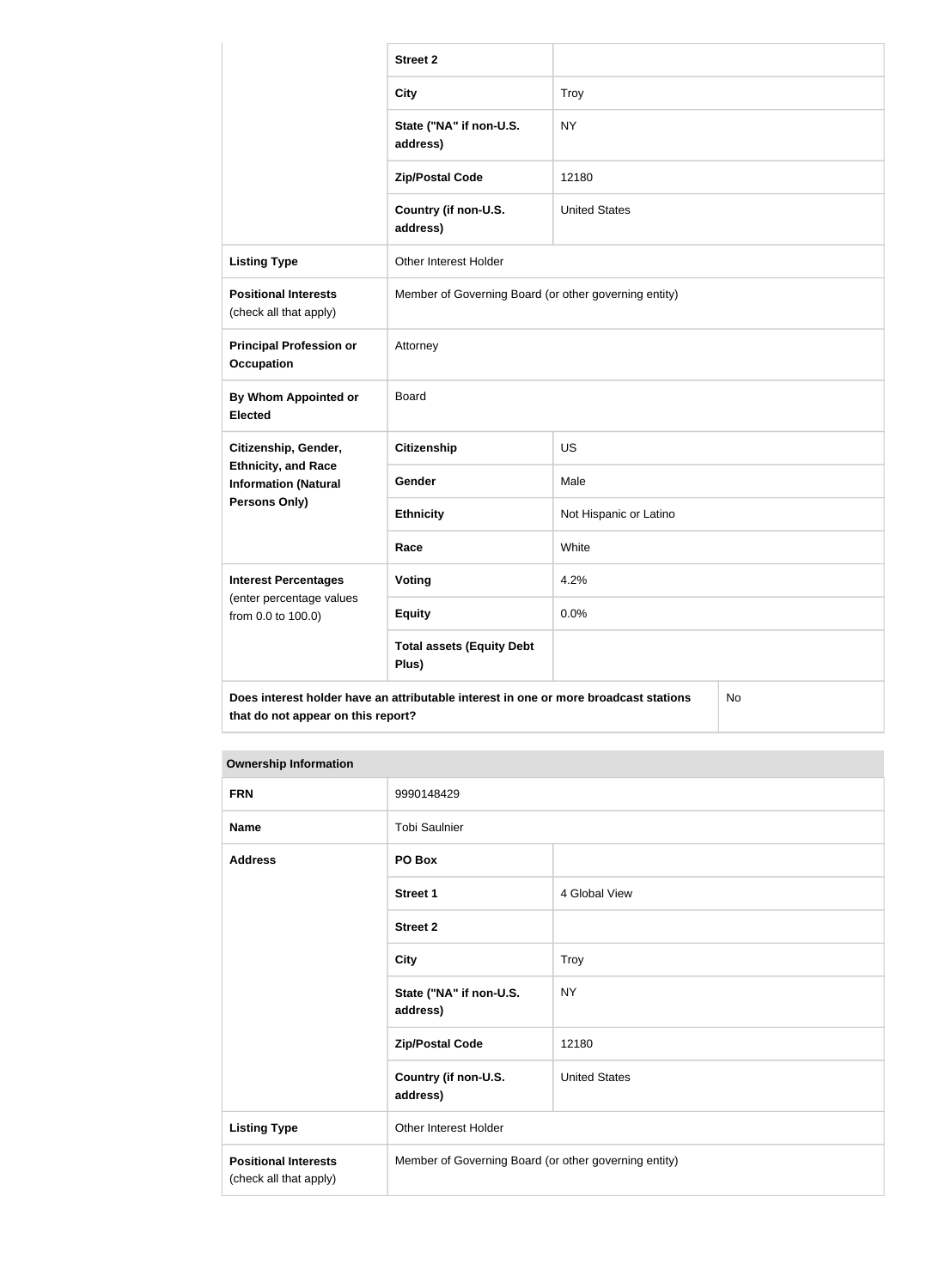| <b>Principal Profession or</b><br><b>Occupation</b>                                                       | CEO and Founder, 1st Playable Productions |                        |  |
|-----------------------------------------------------------------------------------------------------------|-------------------------------------------|------------------------|--|
| By Whom Appointed or<br><b>Elected</b>                                                                    | <b>Board</b>                              |                        |  |
| Citizenship, Gender,<br><b>Ethnicity, and Race</b><br><b>Information (Natural</b><br><b>Persons Only)</b> | <b>Citizenship</b>                        | <b>US</b>              |  |
|                                                                                                           | Gender                                    | Female                 |  |
|                                                                                                           | <b>Ethnicity</b>                          | Not Hispanic or Latino |  |
|                                                                                                           | Race                                      | White                  |  |
| <b>Interest Percentages</b>                                                                               | Voting                                    | 4.2%                   |  |
| (enter percentage values<br>from 0.0 to 100.0)                                                            | <b>Equity</b>                             | 0.0%                   |  |
|                                                                                                           | <b>Total assets (Equity Debt</b><br>Plus) |                        |  |
| No<br>Does interest holder have an attributable interest in one or more broadcast stations                |                                           |                        |  |

| <b>FRN</b>                                                | 9990148431                                               |                        |  |
|-----------------------------------------------------------|----------------------------------------------------------|------------------------|--|
| <b>Name</b>                                               | Mary Simoni                                              |                        |  |
| <b>Address</b>                                            | PO Box                                                   |                        |  |
|                                                           | <b>Street 1</b>                                          | 4 Global View          |  |
|                                                           | <b>Street 2</b>                                          |                        |  |
|                                                           | <b>City</b>                                              | Troy                   |  |
|                                                           | State ("NA" if non-U.S.<br>address)                      | <b>NY</b>              |  |
|                                                           | <b>Zip/Postal Code</b>                                   | 12180                  |  |
|                                                           | Country (if non-U.S.<br><b>United States</b><br>address) |                        |  |
| <b>Listing Type</b>                                       | Other Interest Holder                                    |                        |  |
| <b>Positional Interests</b><br>(check all that apply)     | Member of Governing Board (or other governing entity)    |                        |  |
| <b>Principal Profession or</b><br><b>Occupation</b>       | Dean, School of Humanities, RPI                          |                        |  |
| <b>By Whom Appointed or</b><br><b>Elected</b>             | <b>Board</b>                                             |                        |  |
| Citizenship, Gender,                                      | Citizenship                                              | US                     |  |
| <b>Ethnicity, and Race</b><br><b>Information (Natural</b> | Gender                                                   | Female                 |  |
| Persons Only)                                             | <b>Ethnicity</b>                                         | Not Hispanic or Latino |  |
|                                                           | Race                                                     | White                  |  |
| <b>Interest Percentages</b>                               | <b>Voting</b>                                            | 4.2%                   |  |
| (enter percentage values<br>from 0.0 to 100.0)            | <b>Equity</b>                                            | 0.0%                   |  |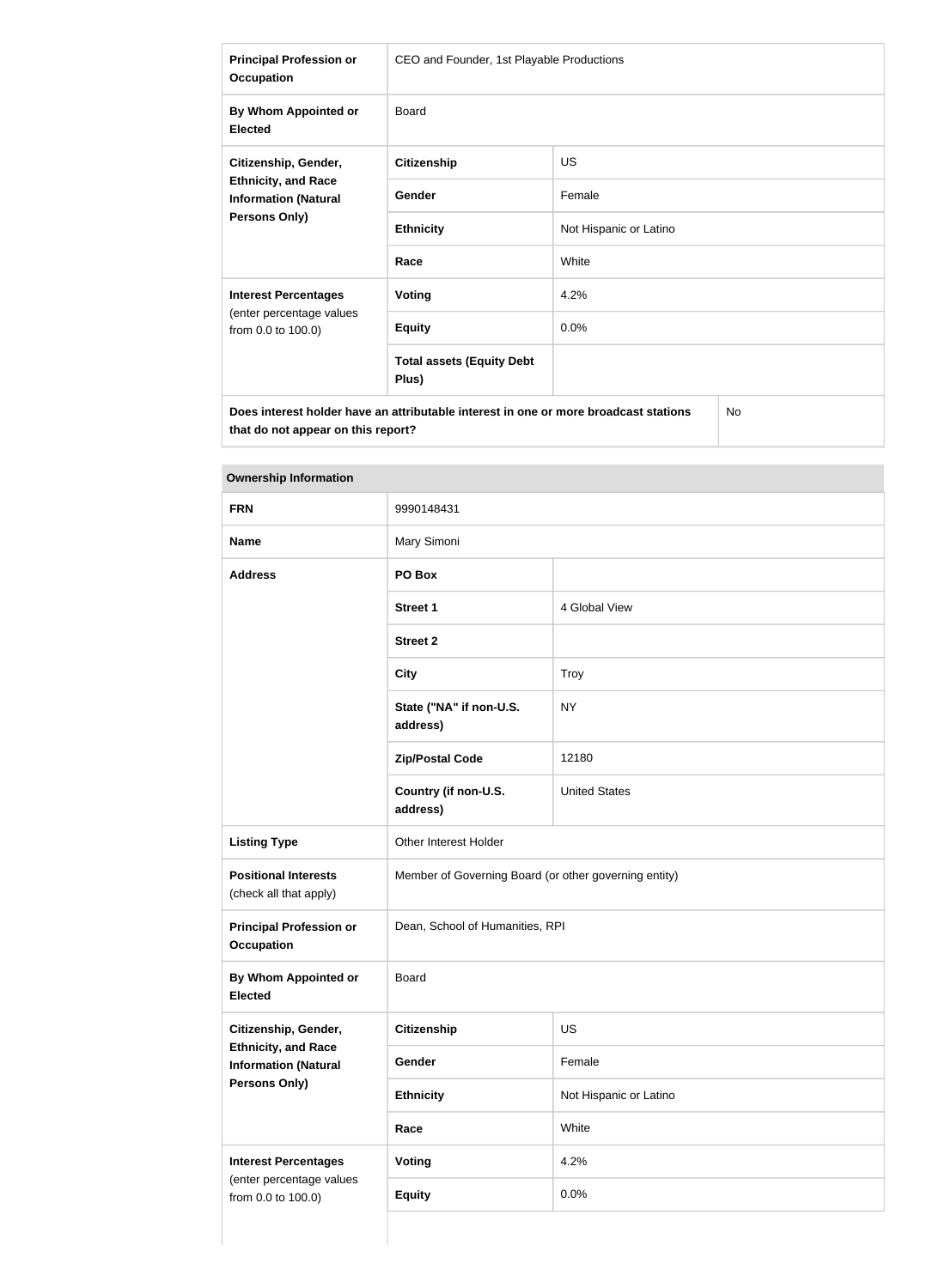|                                                                                                                            | <b>Total assets (Equity Debt</b><br>Plus) |    |
|----------------------------------------------------------------------------------------------------------------------------|-------------------------------------------|----|
| Does interest holder have an attributable interest in one or more broadcast stations<br>that do not appear on this report? |                                           | No |

| <b>Ownership Information</b>                          |                                                       |                      |
|-------------------------------------------------------|-------------------------------------------------------|----------------------|
| <b>FRN</b>                                            | 9990148433                                            |                      |
| <b>Name</b>                                           | Kelly Smith                                           |                      |
| <b>Address</b>                                        | PO Box                                                |                      |
|                                                       | <b>Street 1</b>                                       | 4 Global View        |
|                                                       | <b>Street 2</b>                                       |                      |
|                                                       | <b>City</b>                                           | Troy                 |
|                                                       | State ("NA" if non-U.S.<br>address)                   | <b>NY</b>            |
|                                                       | <b>Zip/Postal Code</b>                                | 12180                |
|                                                       | Country (if non-U.S.<br>address)                      | <b>United States</b> |
| <b>Listing Type</b>                                   | Other Interest Holder                                 |                      |
| <b>Positional Interests</b><br>(check all that apply) | Member of Governing Board (or other governing entity) |                      |
| <b>Principal Profession or</b><br><b>Occupation</b>   | SVP and Chief of Sales, MVP                           |                      |
| By Whom Appointed or<br><b>Elected</b>                | <b>Board</b>                                          |                      |

**Citizenship, Gender, Ethnicity, and Race Information (Natural Persons Only) Citizenship** US Gender Female **Ethnicity** Not Hispanic or Latino **Race** White **Interest Percentages** (enter percentage values from 0.0 to 100.0) **Voting** 4.2% **Equity** 0.0% **Total assets (Equity Debt Plus)**

**Does interest holder have an attributable interest in one or more broadcast stations that do not appear on this report?**

| <b>Ownership Information</b> |                  |               |  |  |
|------------------------------|------------------|---------------|--|--|
| <b>FRN</b>                   | 9990148434       |               |  |  |
| <b>Name</b>                  | Teresa Zielinski |               |  |  |
| <b>Address</b>               | PO Box           |               |  |  |
|                              | <b>Street 1</b>  | 4 Global View |  |  |
|                              | <b>Street 2</b>  |               |  |  |
|                              |                  |               |  |  |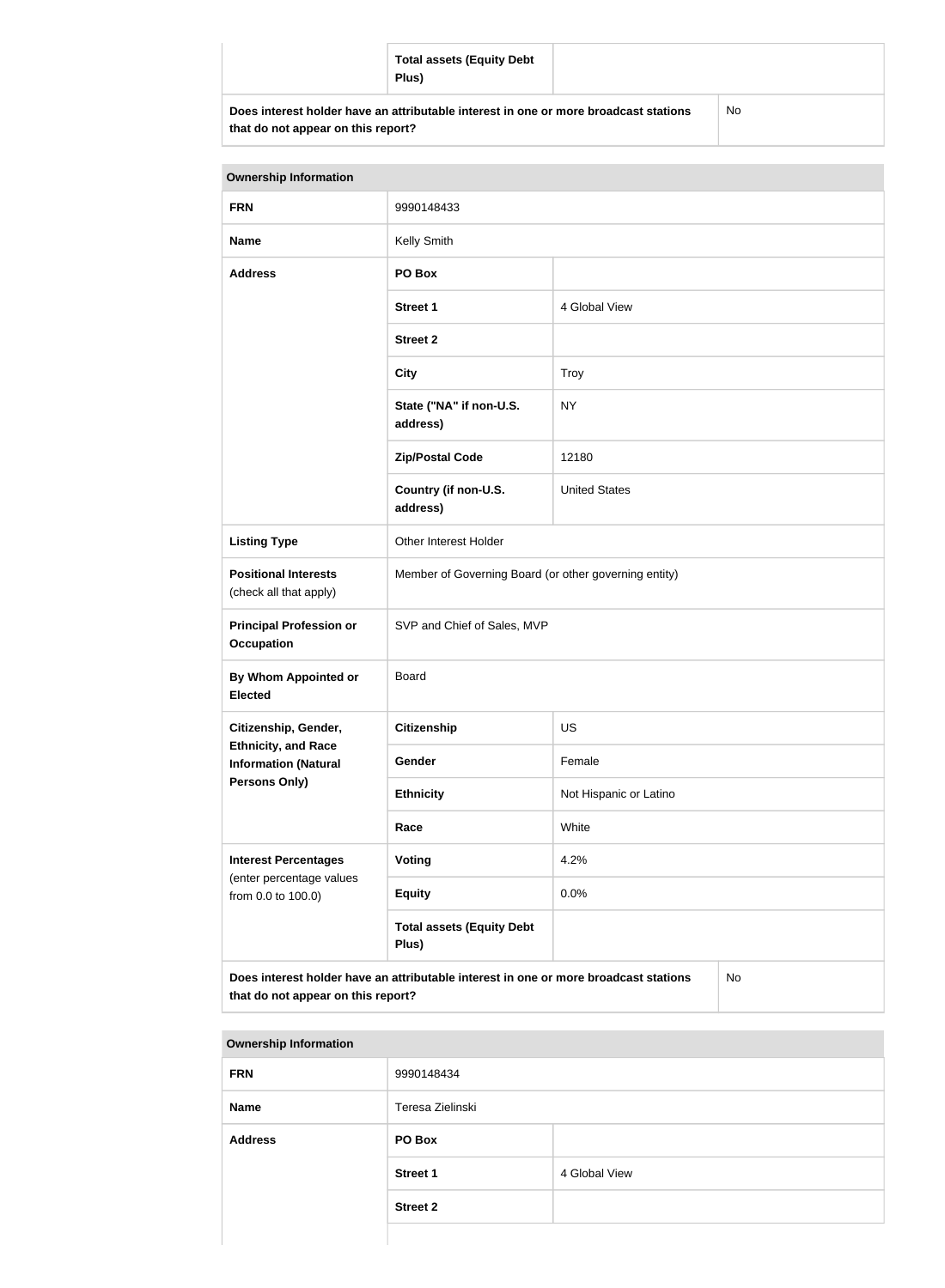|                                                                                                                                                                                                             | <b>City</b>                                           | Troy                   |  |
|-------------------------------------------------------------------------------------------------------------------------------------------------------------------------------------------------------------|-------------------------------------------------------|------------------------|--|
|                                                                                                                                                                                                             | State ("NA" if non-U.S.<br>address)                   | <b>NY</b>              |  |
|                                                                                                                                                                                                             | <b>Zip/Postal Code</b>                                | 12180                  |  |
|                                                                                                                                                                                                             | Country (if non-U.S.<br>address)                      | <b>United States</b>   |  |
| <b>Listing Type</b>                                                                                                                                                                                         | <b>Other Interest Holder</b>                          |                        |  |
| <b>Positional Interests</b><br>(check all that apply)                                                                                                                                                       | Member of Governing Board (or other governing entity) |                        |  |
| <b>Principal Profession or</b><br><b>Occupation</b>                                                                                                                                                         | SVP, Global CISO and Product Security GE              |                        |  |
| By Whom Appointed or<br><b>Elected</b>                                                                                                                                                                      | Board                                                 |                        |  |
| Citizenship, Gender,<br><b>Ethnicity, and Race</b><br><b>Information (Natural</b><br><b>Persons Only)</b>                                                                                                   | <b>Citizenship</b>                                    | <b>US</b>              |  |
|                                                                                                                                                                                                             | Gender                                                | Female                 |  |
|                                                                                                                                                                                                             | <b>Ethnicity</b>                                      | Not Hispanic or Latino |  |
|                                                                                                                                                                                                             | Race                                                  | White                  |  |
| <b>Interest Percentages</b><br>(enter percentage values<br>from 0.0 to 100.0)                                                                                                                               | <b>Voting</b>                                         | 4.2%                   |  |
|                                                                                                                                                                                                             | <b>Equity</b>                                         | 0.0%                   |  |
|                                                                                                                                                                                                             | <b>Total assets (Equity Debt</b><br>Plus)             |                        |  |
| Does interest holder have an attributable interest in one or more broadcast stations<br>No<br>that do not appear on this report?                                                                            |                                                       |                        |  |
| (b) Respondent certifies that any interests, including equity, financial, or voting<br>Yes<br>interests, not reported in this filing are non-attributable.<br>If "No," submit as an exhibit an explanation. |                                                       |                        |  |

| (c) Is Respondent seeking an attribution exemption for any officer or director with<br>duties wholly unrelated to the Licensee(s)? | No. |
|------------------------------------------------------------------------------------------------------------------------------------|-----|
| If "Yes," complete the information in the required fields and submit an Exhibit fully describing                                   |     |
| that individual's duties and responsibilities, and explaining why that individual should not be<br>attributed an interest.         |     |

## **3. Organizational Chart (Licensees Only)**

Attach a flowchart or similar document showing the Licensee's vertical ownership structure including the Licensee and all entities that have attributable interests in the Licensee. Licensees with a single parent entity may provide a brief explanatory textual Exhibit in lieu of a flowchart or similar document. Licensees without parent entities should so indicate in a textual Exhibit.

**Non-Licensee Respondents should select "N/A" in response to this question.**

Licensee does not have a parent entity.

### **Section III - Certification**